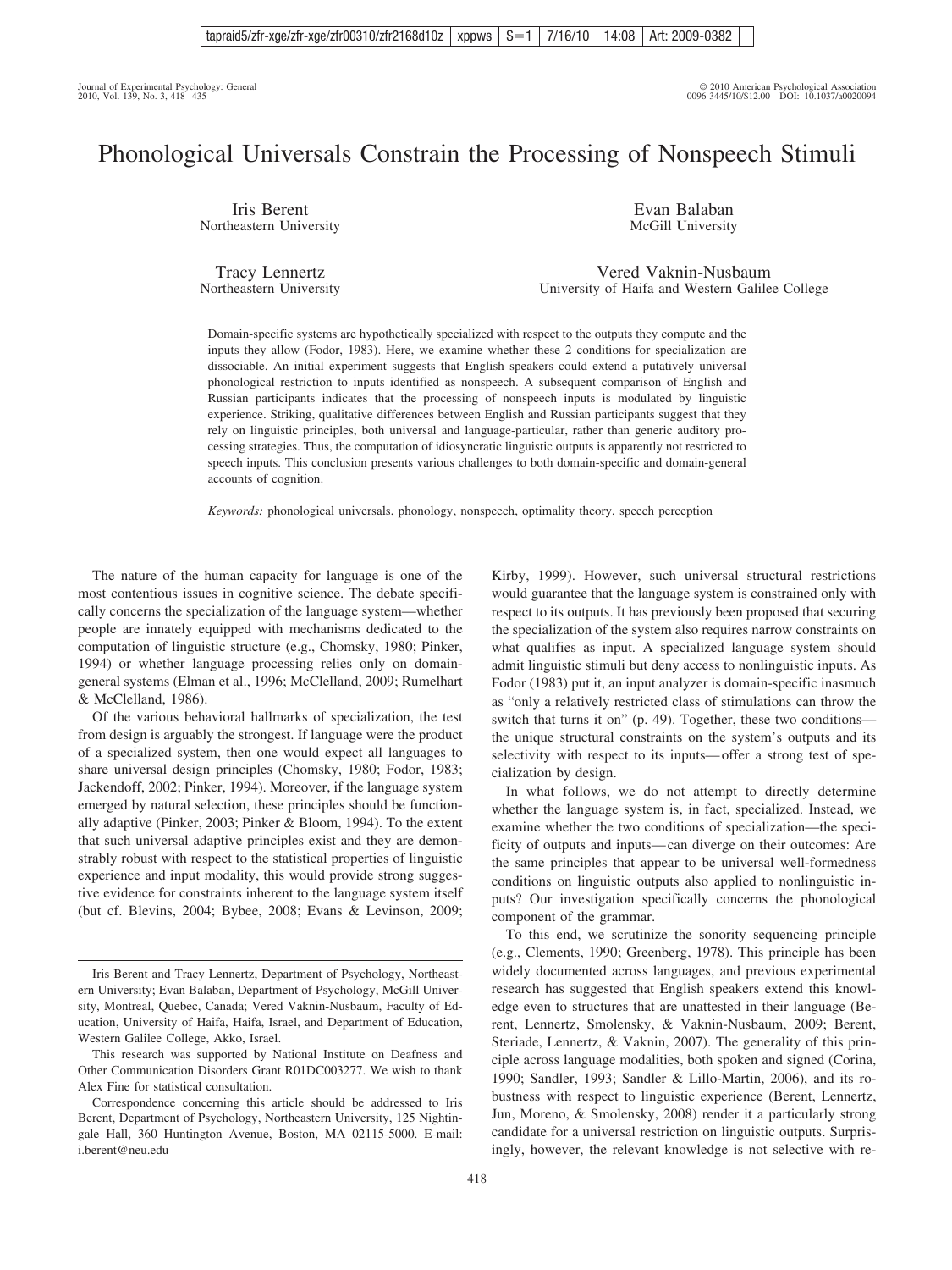spect to its inputs. In the present series of experiments, we demonstrate that English speakers extend the relevant generalization to a wide range of auditory inputs, irrespective of whether these stimuli are identified as speechlike. A comparison of English speakers to speakers of Russian indicates that the processing of inputs identified as nonspeech is modulated by linguistic experience. The striking, qualitative differences between the two groups suggest that the processing of nonspeech inputs relies on linguistic knowledge, including principles that are both universal and language-particular. Although these results do not unequivocally establish whether the relevant restrictions are domain-specific, they open up the possibility that the computation of idiosyncratic linguistic outputs might not be restricted to speech inputs. This apparent dissociation between output specificity and input specificity presents multiple challenges to both domain-specific and domain-general accounts.

We begin the discussion by reviewing our case study—the restrictions on the sonority sequencing of onset consonants. We next examine whether these broad restrictions on phonological outputs also apply only to speech inputs.

### **Sonority Restrictions as a Putative Output Universal**

All spoken languages constrain the co-occurrence of phonemes in the syllable. For example, syllables like *bla* are universally preferred to syllables like *lba*. Not only are *bla*-type syllables frequent across languages, but any language that allows the *lba* type is likely to allow the *bla* type as well (Greenberg, 1978). Linguistic research attributes such facts to universal grammatical restrictions concerning the sonority of segments (e.g., Clements, 1990; Kiparsky, 1979; Parker, 2002; Selkirk, 1984; Steriade, 1982; Zec, 2007; see also Hooper, 1976; Saussure, 1915/1959; Vennemann, 1972). Sonority is a scalar phonological property that correlates with the intensity of consonants: least sonorous (i.e., softest) are stops (e.g., *b*, *d*) with a sonority (s) level of 1 (s = 1), followed by nasals (e.g., *m*, *n*; s = 2) and liquids (e.g., *l*, *r*; s = 3). The contrast between *bla* and *lba* specifically concerns the sonority of their onset—the sequence of consonants that occur prior to the vowel. Syllables such as *bla* manifest a rise in sonority from the obstruent *b* ( $s = 1$ ) to the liquid *l* ( $s = 3$ ), an increase of two steps ( $\Delta s = 2$ ), whereas in *lba*, the onset falls in sonority ( $\Delta s =$ -2). The frequency of *bla*-type syllables might thus reflect a broader preference for onsets to rise in sonority—the larger the rise, the better formed the syllable.

Typological research shows that onsets with small sonority clines are systematically underrepresented across languages, and any language that tolerates such small clines is reliably more likely to exhibit larger clines (Greenberg, 1978; analyzed in Berent et al., 2007). Specifically, languages that allow sonority falls (e.g., *lba*,  $\Delta s = -2$ ) tend to allow sonority plateaus (e.g., *bda*,  $\Delta s = 0$ ); languages that allow sonority plateaus tend to allow small sonority rises (e.g., *bna*,  $\Delta s = 1$ ); and languages that allow small sonority rises allow larger rises (e.g.,  $bla$ ,  $\Delta s = 2$ ). These results suggest that onsets with large sonority clines are preferred to those with smaller clines, which, in turn, are preferred to sonority plateaus. Least preferred are onsets that fall in sonority.

A large body of experimental research indicates that onsets with large sonority clines are indeed preferable (for reviews, see Berent et al., 2009, 2007; but cf. Davidson, 2006a, 2006b; Peperkamp, 2007; Redford, 2008), but because such onsets also tend to be more frequent in language use, the precise source of such preferences—sonority or frequency—is difficult to ascertain. A recent series of experiments, however, demonstrated that speakers favor onsets with large sonority clines to those with smaller clines even when both types of onsets are unattested in their language (Berent, 2008; Berent et al., 2008, 2009, 2007). Such preferences were inferred from the susceptibility of unattested onsets to undergo perceptual repair.

It is well known that ill-formed onsets tend to be misidentified (Dupoux, Kakehi, Hirose, Pallier, & Mehler, 1999; Dupoux, Pallier, Kakehi, & Mehler, 2001; Hallé, Segui, Frauenfelder, & Meunier, 1998; Massaro & Cohen, 1983). For example, English speakers misidentify the unattested onset *tla* as *tela* (Pitt, 1998). Interestingly, however, not all onsets are equally likely to be misidentified. Instead, the rate of misidentification depends on the sonority structure of the onset. Specifically, onsets with sonority falls are more likely to be misidentified (e.g.,  $lba \rightarrow leba$ ) compared with onsets having sonority plateaus, which, in turn, are more susceptible to misidentification than are onsets with small sonority rises (Berent et al., 2008, 2007). Several observations suggest that the systematic misidentification of onsets with small sonority clines is not simply due to an inability to encode their acoustic properties, as speakers are demonstrably able to discriminate ill-formed onsets from their disyllabic counterparts (e.g., *lba* vs. *leba*) when they attend to their surface phonetic form (Berent, Lennertz, & Balaban, 2010; Berent et al., 2007). Moreover, the processing difficulty of ill-formed onsets obtains even when they are presented in print (Berent & Lennertz, 2010; Berent et al., 2009). Speakers' behavior is also inexplicable by the statistical properties of the English lexicon (Berent et al., 2009, 2007). Indeed, similar preferences were observed even among speakers of Korean—a language that lacks any onset clusters altogether (Berent et al., 2008).

A systematic dispreference for onsets with small sonority clines could reflect a universal grammatical restriction that is active in the brains of all speakers. This restriction disfavors onsets with small sonority clines (Smolensky, 2006). Accordingly, onsets such as *lba* are worse formed than those such as *bda*, which, in turn, are worse formed than those such as *bna*. The misidentification of onsets with small sonority clines is directly due to their grammatical ill-formedness (Berent et al., 2007). In this view, illformedness prevents the faithful encoding of onsets such as *lba* by the grammar and leads to their recoding as better formed structures (as *leba*)—the smaller the cline, the more likely the recoding (for a formal account, see Berent et al., 2009). Like all grammatical constraints, however, the constraint on sonority is violable (de Lacy, 2006; McCarthy, 2005; Prince & Smolensky, 1997, 1993/ 2004; Smolensky & Legendre, 2006), and consequently, highly ill-formed onsets of falling sonority are nonetheless attested in some languages. But if the constraint on sonority is universally encoded in all grammars, then any language that allows *lba*-type onsets will also allow for better formed onsets. Similarly, given the choice, grammatical processes will be less likely to preserve *lba*type onsets even in languages in which such onsets are attested. The typological and linguistic facts are consistent with this prediction.

Further support for the view of sonority restrictions as a universal grammatical constraint is offered by their phonetic ground-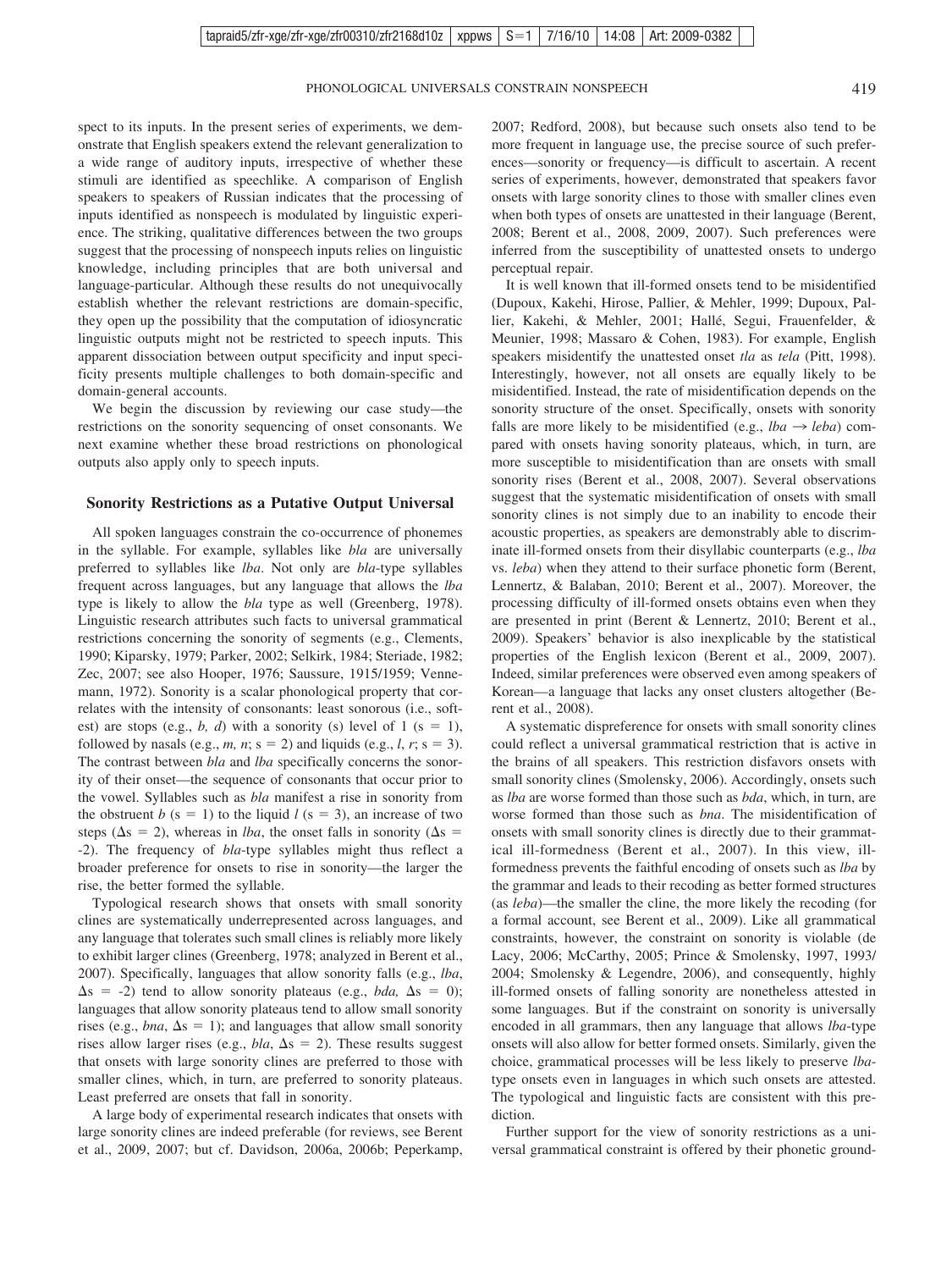ing and their generality across language modalities. Several authors have argued that phonological restrictions have a strong phonetic basis (e.g., Hayes, Kirchner, & Steriade, 2004, and references therein). This claim does not eliminate the demonstrable need for encoding such restrictions in the phonological grammar. Rather, it offers an explanation as to why such constraints could present an adaptive advantage that could have favored their grammaticalization during language evolution. In this respect, it is interesting that sonority restrictions have a strong acoustic (Ohala, 1990; Wright, 2004) and articulatory (Mattingly, 1981) basis. Nonetheless, sonority restrictions are not restricted to the spoken modality, as similar constraints are observed in the representation of sign language (Corina, 1990; Sandler, 1993; Sandler & Lillo-Martin, 2006). As in the spoken language, the sonority of signs correlates with their perceptual salience, and syllables that rise in sonority are preferred. The linguistic documentation of adaptive sonority restrictions in a wide variety of languages, both spoken and signed, and the experimental support of these constraints among speakers who lack the relevant structures in their language suggest that sonority restrictions are a strong candidate for a universal domain-specific output condition on phonological representations.

### **Does Phonological Knowledge Apply to Nonspeech Inputs?**

With a plausible candidate for a universal output restriction at hand, we can now proceed to examine whether this principle is selective with respect to its inputs—whether sonority restrictions apply narrowly to linguistic inputs or also extend to stimuli that are not linguistic in nature.

Previous research has documented various differences between the phonetic processing of natural speech and various analogues that are not identified as speech (hereafter, *nonspeech*). For example, sine-wave speech analogues that are initially perceived as nonspeech by listeners are perceptually less cohesive than synthetic speech (Remez, Pardo, Piorkowski, & Rubin, 2001) and are less likely to elicit categorical perception (Mattingly, Liberman, Syrdal, & Halwes, 1971), promote audiovisual integration (Kuhl & Meltzoff, 1982; Tuomainen, Andersen, Tiippana, & Sams, 2005), or engage language regions in the brain (e.g., Schofield et al., 2009; Scott, Blank, Rosen, & Wise, 2000; Vouloumanos, Kiehl, Werker, & Liddle, 2001). Nonetheless, after minimal experience, such nonspeech stimuli can give rise to phonetic processing (e.g., trading relations; Best, Morrongiello, & Robson, 1981), allowing for the identification of linguistic messages (Remez et al., 2001; Remez, Rubin, Berns, Pardo, & Lang, 1994; Remez, Rubin, Pisoni, & Carrell, 1981) and engaging phonetic brain networks (Liebenthal, Binder, Piorkowski, & Remez, 2003; Meyer et al., 2005).

The finding that the phonetic system can be engaged by stimuli that are not invariably perceived as speech suggests that the language system is not narrowly restricted with respect to its input (Remez et al., 1994). The scope of such restrictions, however, is not entirely clear from the present literature. Several authors have argued that the phonetic system is engaged only for stimuli that are consciously identified as speech (Best et al., 1981; Liebenthal et al., 2003; Meyer et al., 2005; Remez et al., 1981; Tuomainen et al., 2005). However, Azadpour and Balaban (2008) observed that discrimination between spectrally rotated vowels—stimuli identified by all participants as nonspeech—is reliably affected by their phonetic distance even after statistically controlling for their acoustic similarity. These findings suggest that the phonetic system can be engaged even by stimuli that are not consciously identified as speech (Azadpour & Balaban, 2008). Another open question concerns the processing depth of nonspeech stimuli. Although existing research has shown that nonspeech stimuli can undergo various aspects of phonetic processing, no previous study has examined whether such stimuli can trigger knowledge of broad phonological principles.

The present research investigates these questions. We first examine whether English speakers extend the restriction on sonority to auditory stimuli they have identified as either speech or nonspeech. Because these stimuli include onsets that are unattested in English, the sensitivity of English speakers to the sonority of such onsets potentially reflects the generalization of universal phonological principles to nonspeech. We next investigate whether nonspeech stimuli also activate language-particular knowledge. To this end, we compare English speakers with speakers of Russian—a language that allows such onsets— given both speech and nonspeech stimuli. Finally, in the General Discussion section, we gauge what type of knowledge is consulted by participants.

### **Part 1: Do English Speakers Extend Sonority Knowledge to Nonspeech?**

Experiments 1–2 investigated whether English speakers extend sonority restrictions to synthetic stimuli— either speechlike stimuli or items that do not sound like speech. Our procedure follows previous research with natural speech stimuli (Berent et al., 2010), which examined the identification of speech continua, ranging from  $C_1C_2VC_3$  monosyllables (C = consonant, V = vowel) to their disyllabic  $C_1 \circ C_2 \vee C_3$  counterparts. In one such continuum, the CCVC monosyllable had an onset of rising sonority (e.g., *mlif*), whereas in the second continuum, the monosyllable had an onset that fell in sonority (e.g., *mdif*).

Stimuli along these two continua were generated by a procedure of incremental splicing, along the lines described in Dupoux et al. (1999). First, we had an English talker naturally produce the two disyllabic end points (e.g., *mallf, madlf*) and selected tokens that were matched for the duration of the pretonic vowel (a schwa). For each such disyllable, we next gradually excised the pretonic vowel in five steady increments, resulting in a continuum of six steps, ranging from the fully monosyllabic form (Step 1) to the disyllabic end point (Step 6).

Our experiments compared the responses of English participants to the *ml* and *md* continua. In each trial, participants heard one item, randomly selected from the two continua. We asked them to determine whether the stimulus included "one beat" or "two beats" and illustrated the task using English words (e.g., *sport* vs. *support*, as examples of one vs. two beats, respectively). Results showed, that, as the duration of the pretonic vowel increased, participants were more likely to identify the stimulus as having two beats, and given a fully disyllabic form in Step 6, the rate of two-beat responses did not differ for the rise and fall continua. Crucially, for each of the other five steps, participants were reliably more likely to identify the input as having two beats for the fall compared with the rise continua. This result indicates that onsets of falling sonor-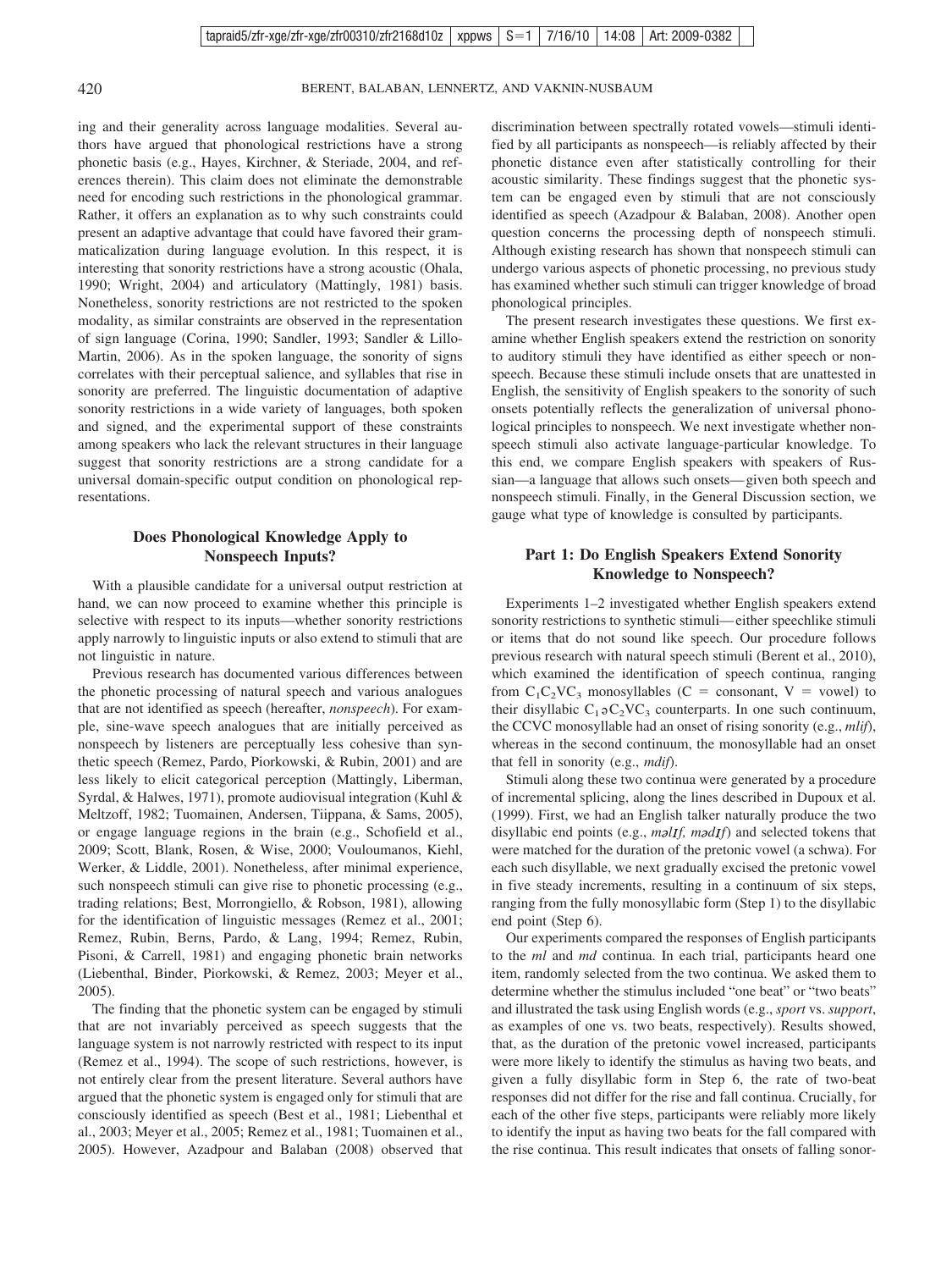ity are represented as disyllabic, a finding that might be due to their grammatical ill-formedness.

In the present research, we examined whether this same pattern of results extends to nonspeech inputs. Nonspeech materials were generated by resynthesizing the first formant of the natural speech continua used in our previous research in a manner that renders them distinctly nonspeechlike (see Figure  $1A$ )<sup>1</sup>. To partly control for any editing artifacts, we compared these nonspeech items with a filtered version of the original stimuli that is typically identified as speech (see Figure 1B). Experiment 1 seeks to establish that sonority restrictions generalize to speech controls. Experiment 2 investigates whether the same constraints apply to nonspeech items.

### **Experiment 1: The Sensitivity of English Speakers to the Structure of Speech-Control Stimuli**

#### **Method.**

**F1, Fn1**

*Participants.* Twelve native English speakers, students at Florida Atlantic University, took part in this experiment in partial fulfillment of a course requirement.

*Materials.* The materials were generated by resynthesizing the continua of natural-speech stimuli used in Berent et al. (2010). Each such continuum ranged from a monosyllable to a disyllable. Monosyllables included two types of nasal-initial onsets, manifesting either a rise or fall in sonority (e.g., /mlIf/, /mdIf/). These items were arranged in pairs, matched for their rhyme (i.e., the main vowel and the following consonant). There were three such pairs in the experiment (/*ml f*/-/*md f*/, /*ml f*/-/*md f*/, and /*ml b*/-/*md b*/). Each item was generated by a procedure of incremental splicing, as described in Dupoux et al. (1999). We first had a native English speaker (naive to this research project) naturally produce the disyllabic counterparts (e.g., (/malIf/ and /madIf/) and then selected pairs that were matched for total length, intensity, and the duration of the pretonic schwa (68 ms for both */mal1f/*- and /*m d f*/-type items). We next continuously extracted the pretonic vowel at the zero crossings in five steady increments, moving from its center outward. This procedure yielded a continuum of six steps, ranging from the original disyllabic form (e.g.,  $m$ *oltf*) to an onset cluster in which the pretonic vowel was fully removed (e.g., *mlIf*). The number of pitch periods in Stimuli 1–5 was 0, 2, 4, 6, and 8, respectively; Stimulus 6 (the original disyllable) ranged from 12 to 15 pitch periods.

These natural-speech continua were next resynthesized, using a digital filter with a slope of -85 dB per octave above the stated cutoff frequency (1216 Hz for */malIf/-* and */madIf/-type items, 1270 Hz* for /*m l f*/-type items, 1110 Hz for /*m l b*/-type items, 1347 Hz for /*m d f*/-type items, and 1250 Hz for /*m d b*/-type items), designed to reduce the information available at higher frequencies. This does not completely remove the higher frequency information, because the human ear is extremely good at detecting speech information in the "shoulders" of the filter (for speech stimuli, see Warren, Bashford, & Lenz, 2004, 2005). This manipulation was done as a control manipulation to acoustically alter the stimuli in a manner similar to that for the nonspeech stimuli described later in Experiment 2, yet it preserves enough speech information for these items to be identified as (degraded) speech.

The six-step continuum for each of the three pairs was presented in all six durations, resulting in a block of 36 trials. Each such block was repeated four times, yielding a total of 144 trials. The order of trials within each block was randomized.

*Procedure.* Participants were seated in front of a computer and wearing headphones. Each trial began with a message indicating the trial number and instructing participants to press the space bar. Upon pressing the space bar, participants were presented with a fixation point ( $a + sign$ , displayed for 500 ms), followed by an auditory stimulus. Participants were told they were about to hear spoken words. They were asked to indicate whether the stimulus contained one beat or two by pressing the appropriate key  $(1 = one$ beat;  $2 =$  two beats). The task was illustrated using English words (e.g., *sport, support*, spoken naturally by the experimenter) and a brief practice with novel words, produced and spliced as the experimental materials.

After the experiment, participants were presented with two questions, designed to determine whether the resynthesized stimuli were, in fact, identified as speech. The two questions were (a) "Can you describe the sounds you have heard in this experiment?" and (b) "Do they sound like speech sounds?" Participants responded in writing.

**Results and discussion.** Most (11 out of 12) participants described the stimuli using terms related to speech or language (e.g., baby talk, blurred words, small child learning to speak), and when explicitly asked whether the stimuli sounded like speech, seven of the 12 participants responded "yes."

Figure 2 plots the proportion of two-beat responses as a function **F2** of vowel duration and continuum type (sonority rise vs. fall). In this and all subsequent figures, error bars correspond to the 95% confidence intervals, constructed for the difference between the mean responses to the rise and fall continua at each of the six steps (e.g., the difference between *mlif* and *mdif* at Step 1) using the pooled mean square error across all six steps. An inspection of the means suggests that, as vowel duration increased, people were more likely to identify the input as including two beats (i.e., disyllabic). However, the rate of two-beat responses was higher for the fall continuum compared with the rise continuum.

A 2 (continuum type)  $\times$  6 (vowel duration) analysis of variance (ANOVA) yielded significant main effects of continuum type, *F*(1, 11) = 357.01,  $p < .0001$ ,  $\eta^2 = 0.97$ ; vowel duration,  $F(5, 55) =$ 53.99,  $p < .0001$ ,  $\eta^2 = 0.83$ ; and their interaction,  $F(5, 55) =$ 28.06,  $p < .0001$ ,  $\eta^2 = 0.72$ .<sup>2</sup> The simple main effect of vowel Fn2 duration was significant for both the rise,  $F(5, 55) = 55.19$ ,  $p <$ .0002,  $\eta^2 = 0.83$ , and fall,  $F(5, 55) = 2.74$ ,  $p < .03$ ,  $\eta^2 = 0.20$ , continuum, indicating that, as vowel duration increased, people

<sup>&</sup>lt;sup>1</sup> We chose to preserve the first formant because it carries important cues that correlate with the sonority of our materials. Specifically, the structure of the first formant contrasts liquids and stops, and the zero-pole pattern indicates nasality (Wright, 2004).

<sup>2</sup> Binary data, such as a binary syllable count, could lead to artifacts in the ANOVA (Jaeger, 2008). Although multilevel logit models address these concerns, they are not entirely optimal for our present design—a design that critically hinges on the interpretation of numerous high-order interactions. Because the statistical mechanisms necessary to draw such inferences are still not fully developed in logit models, we decided to adopt a hybrid approach that builds on the strengths of both perspectives: We maintain the ANOVA in order to interpret higher order interactions, but as additional assurance against artifacts, we also report the test of the relevant interactions using a multilevel logit model. The results are reported in the Appendix.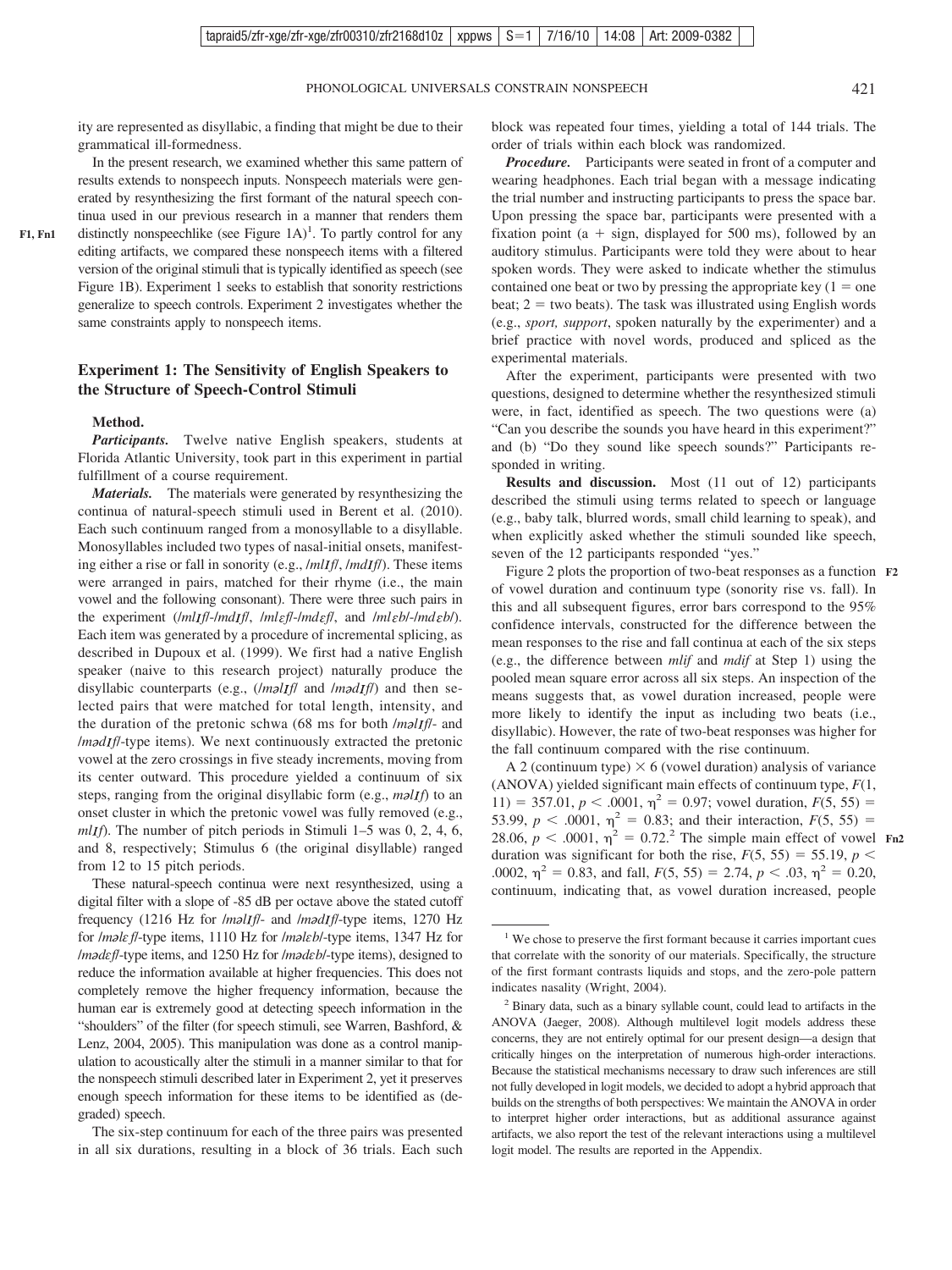

*Figure 1.* A spectrogram of the nonspeech (A) and speech-control (B) stimuli for *mlif* (in Step 1).

were more likely to identify the stimulus as having two beats. At each of the six vowel durations, however, two-beat responses were significantly more frequent for the fall relative to the rise continuum. The simple main effect of continuum type was significant for



*Figure 2.* The proportion of two-beat responses to speech-control stimuli by English speakers in Experiment 1. Error bars indicate confidence intervals for the difference between the mean responses to sonority rises and falls.

Step 1,  $F(1, 11) = 149.82, p < .0002, \eta^2 = 0.93$ ; for Step 2,  $F(1, 11) = 149.82, p < .0002, \eta^2 = 0.93$ ; for Step 2,  $F(1, 11) = 149.82, p < .0002, \eta^2 = 0.93$ ; for Step 2,  $F(1, 11) = 149.82, p < .0002, \eta^2 = 0.93$ ; for Step 2,  $F(1, 11)$ 11) = 400.77,  $p < .0002$ ,  $\eta^2 = 0.97$ ; for Step 3,  $F(1, 11) =$ 268.70,  $p < .0002$ ,  $\eta^2 = 0.96$ ; for Step 4,  $F(1, 11) = 86.56$ ,  $p <$ .0002,  $\eta^2 = 0.89$ ; for Step 5,  $F(1, 11) = 65.08$ ,  $p < .0002$ ,  $\eta^2 =$ 0.86; and for Step 6,  $F(1, 11) = 12.41$ ,  $p < .005$ ,  $\eta^2 = 0.53$ .

These results replicate our previous findings with natural speech (Berent et al., 2010) and extend them to synthetic stimuli. The only remarkable difference is that, unlike natural speech, the synthetic fall continuum elicited a higher rate of two-beat responses even at the disyllabic end point. We suspect that the unfamiliarity with synthetic input promoted greater attention to acoustic correlates of disyllabicity and that the slight acoustic discontinuities associated with splicing promoted a disyllabic percept. Because the end points were unspliced, their greater continuity could have attenuated their identification as disyllabic, putting them at a disadvantage relative to spliced inputs. Although synthesis appeared to have promoted attention to phonetic detail, results from synthetic and natural speech generally converged to suggest that sonority falls tend to be misidentified as disyllabic. Grammatical accounts might attribute such misidentifications to the recoding of ill-formed onsets by the grammar (Berent et al., 2008, 2007), whereas domain-general accounts might assert that sonority falls are harder to encode (Blevins, 2004; Bybee, 2008; Evans & Levinson, 2009). Here, we will not attempt to adjudicate between these explanations. Instead, our goal is to determine whether the same findings extend to nonspeech stimuli. Experiment 2 addresses this question. The experiment is identical to Experiment 1, with the only difference that the materials are now synthesized in a manner that renders them nonspeechlike.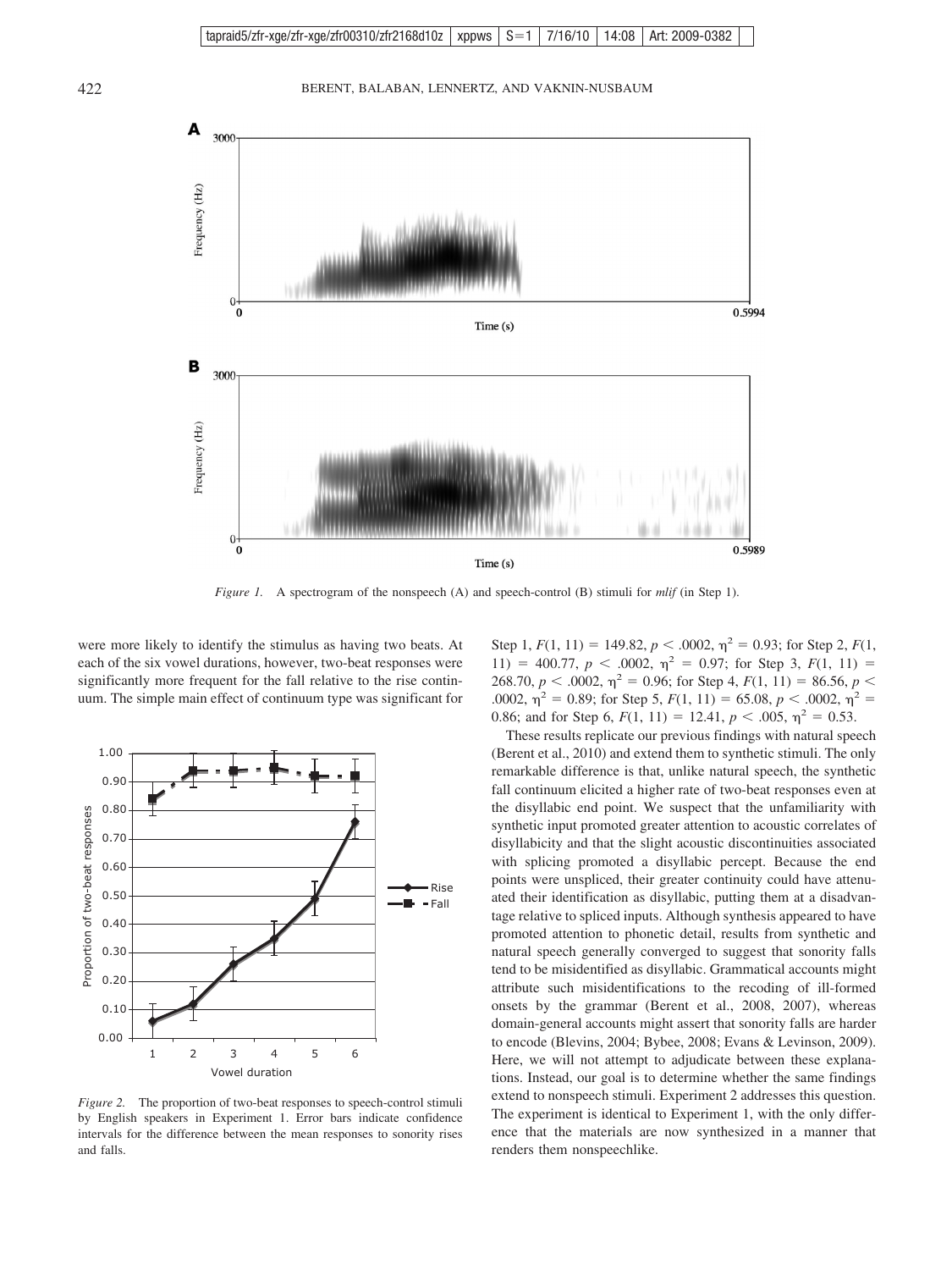### **Experiment 2: The Sensitivity of English Speakers to the Structure of Nonspeech Stimuli**

#### **Method.**

*Participants.* Twelve native English speakers, students at Florida Atlantic University, took part in the experiment in partial fulfillment of a course requirement. None of these participants took part in Experiment 1.

*Materials.* The materials were generated by resynthesizing the same set of natural recordings used in Experiment 1. The only difference was that the resynthesis method was now designed to generate materials that were typically perceived as nonspeech. A digital spectrogram (sampling rate: 22.05 kHz, DFT [discrete Fourier transform] length: 256 pts, time increment between successive DFT spectra: 0.5 ms, Hanning window) was made of each natural-speech stimulus using the SIGNAL digital programming language (Engineering Design, Berkeley, CA). Spectral contour detection was used to extract a spectral contour of the first formant by specifying an initial starting frequency that matched the center frequency of the first formant (measured by moving a screen cursor to the center of the first formant on the spectrogram of each sound). A peak-picking algorithm then found the peak in the spectral envelope of the first DFT spectrum closest to this frequency with energy that was no more than 45 dB below the global signal maximum. This value was then used to find the closest peak to it in the spectral envelope of the successive spectrum that was no more than 45 dB below the global signal maximum, and this process was repeated with successive spectra until the end of the sound was reached. Time intervals with no spectral peak greater than 45 dB below the signal maximum were coded as silent, so that silent gaps in the first formant were represented as silent gaps in the spectral contour. The amplitude values corresponding to each of the frequency values of the spectral contour were next recovered from the sound spectrogram. These amplitude and frequency contours, like the formants they were derived from, exhibit modulations in their values over time, so that a sound resynthesized from them will have a spectrogram that will not look like a pure-tone sound. These contours were turned back into a sound by digitally resampling them to the same sampling frequency as the original sound using cubic-spline interpolation and then using a digital implementation of a voltage-controlled oscillator to turn the frequency (spectral) contour into a frequency-modulated sine wave. This output was then multiplied by the amplitude contour to produce a synthetic version of the first formant. The output amplitude of this final signal was then adjusted to approximate the level of the original stimulus.

*Procedure.* The procedure was identical to that in Experiment 1, with the only difference being that the materials were now introduced as "artificial sounds generated by a computer." Participants were informed that the stimuli were "designed to imitate a scrubbing noise, either scrubbing once or twice. One scrub includes one beat, two scrubs include two beats."

**Results and discussion.** Participants generated a variety of descriptions of the auditory stimuli (e.g., pitches, weird alien sounds, bubbles, raindrops, cell phone bleep). No participant spontaneously used terms invoking either speech or language. Likewise, when explicitly asked whether the stimuli sounded like speech, most (9 out of 12) participants responded "no," two responded "maybe," and one "yes." But despite the identification of these stimuli as nonspeech, the pattern of results was quite similar to the one observed in Experiment 1 (see Figure 3).

A 2 (continuum type)  $\times$  6 (vowel duration) ANOVA yielded significant main effects of continuum type,  $F(1, 11) = 30.90$ ,  $p <$ .0002,  $\eta^2 = 0.74$ ; vowel duration,  $F(5, 55) = 9.73$ ,  $p < .0001$ ,  $\eta^2 = 0.47$ ; and their interaction,  $F(5, 55) = 5.68$ ,  $p < .0003$ ,  $\eta^2 =$ 0.34. A test of the simple main effects of vowel duration demonstrated that, as vowel duration increased, participants were reliably more likely to classify the inputs along the rise continuum as having two beats,  $F(5, 55) = 8.91$ ,  $p < .002$ ,  $\eta^2 = 0.45$ , and marginally so for the fall continuum,  $F(5, 55) = 2.28$ ,  $p < .06$ ,  $\eta^2$  = 0.17. Moreover, participants were reliably more likely to classify the input as having two beats for items along the fall continuum compared with the corresponding steps along the rise continuum. The simple main effect of continuum type was significant for Step 1,  $F(1, 11) = 30.52$ ,  $p < .0003$ ,  $\eta^2 = 0.74$ ; Step 2,  $F(1, 11) = 61.18, p < .0002, \eta^2 = 0.85$ ; Step 3,  $F(1, 11) = 28.89$ ,  $p < .003$ ,  $\eta^2 = 0.72$ ; Step 4,  $F(1, 11) = 22.23$ ,  $p < .0007$ ,  $\eta^2 =$ 0.67; Step 5,  $F(1, 11) = 18.49$ ,  $p < .002$ ,  $\eta^2 = 0.63$ ; and Step 6,  $F(1, 11) = 7.09, p < .03, \eta^2 = 0.39.$ 

These results could indicate that people extend their phonological knowledge to inputs that they do not identify as speech. Before further considering this possibility, we must rule out the prospect that participants learned to identify the auditory stimuli as speech throughout the four blocks of the experimental session and, consequently, that the observed pattern might be based on trials that were recognized as speech. Although this possibility is inconsistent with the fact that most participants continued to identify these stimuli as nonspeech even at the end of the experimental session, we nonetheless addressed it by inspecting responses to the first encounter with each item, during the first block of trials. The results (see Table 1) closely match the pattern obtained across **T1** blocks. Specifically, a 2 (continuum type)  $\times$  6 (vowel duration) ANOVA yielded a significant interaction,  $F(5, 55) = 3.78$ ,  $p <$ 



*Figure 3.* The proportion of two-beat responses to nonspeech stimuli by English speakers in Experiment 2. Error bars indicate confidence intervals for the difference between the mean responses to sonority rises and falls.

**F3**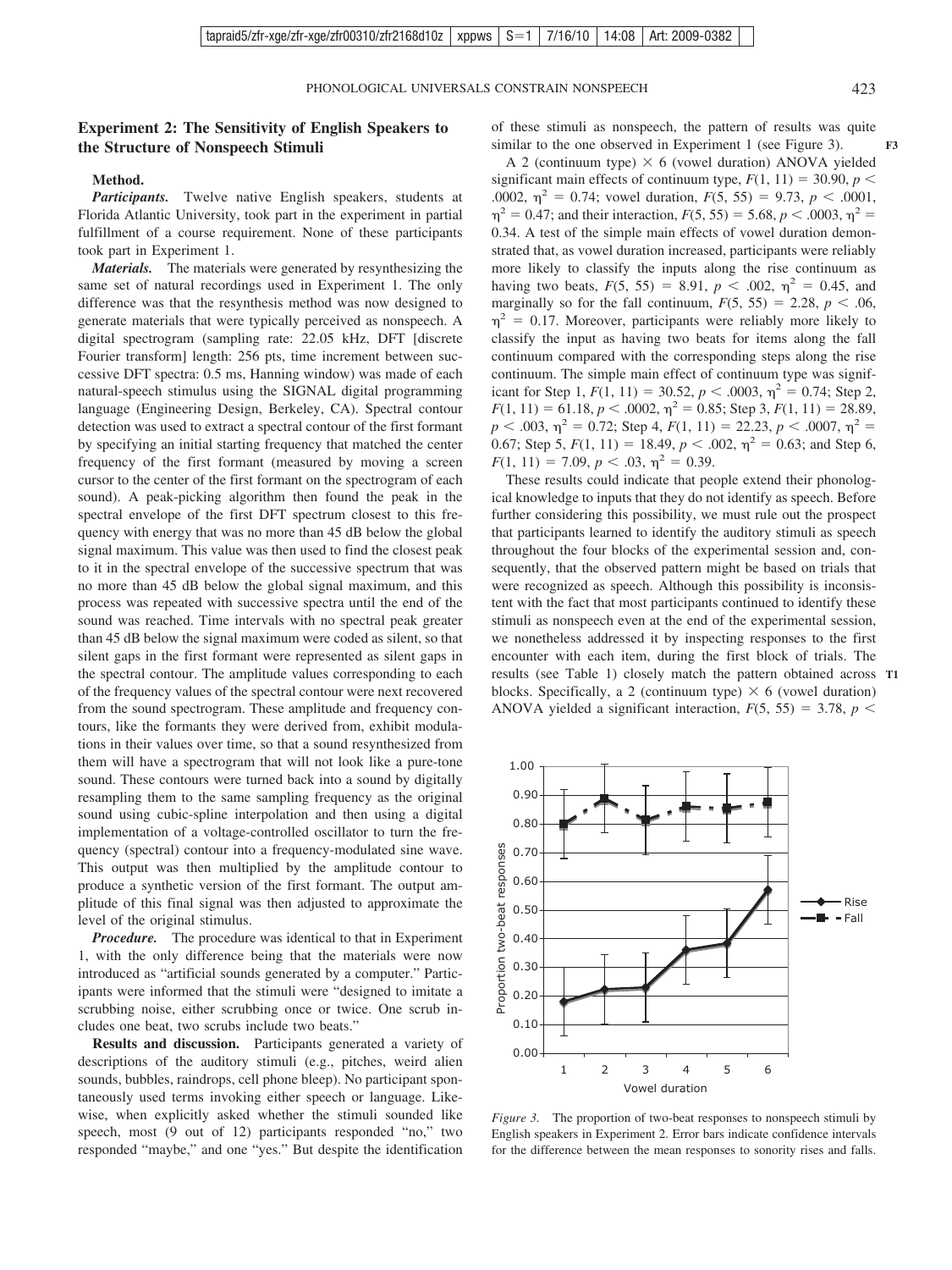Table 1 *Proportion of Two-Beat Responses by English Speakers in the First Block of Experiment 2*

| Vowel duration | Continuum type |      |  |
|----------------|----------------|------|--|
|                | Rise           | Fall |  |
| Step 1         | 0.17           | 0.81 |  |
| Step 2         | 0.17           | 0.89 |  |
| Step 3         | 0.14           | 0.86 |  |
| Step 4         | 0.22           | 0.89 |  |
| Step 5         | 0.42           | 0.83 |  |
| Step 6         | 0.56           | 0.92 |  |

.006,  $\eta^2$  = 0.26. Vowel duration modulated responses only to the rise continuum,  $F(5, 55) = 5.78$ ,  $p < .0003$ ,  $\eta^2 = 0.34$ ; for the fall continuum,  $F(5, 55) < 1$ ,  $\eta^2 = 0.07$ . In accord with the omnibus findings, participants were more likely to identify items along the fall continuum as having two beats in Step 1,  $F(1, 11) = 32.45$ ,  $p < .0001$ ,  $\eta^2 = 0.97$ ; Step 2,  $F(1, 11) = 82.14$ ,  $p < .0001$ ,  $\eta^2 =$ 0.99; Step 3,  $F(1, 11) = 53.43$ ,  $p < .0001$ ,  $\eta^2 = 0.83$ ; Step 4,  $F(1, 11) = 53.43$ ,  $p < .0001$ ,  $\eta^2 = 0.83$ ; Step 4,  $F(1, 11) = .0001$  $11$ ) = 65.99,  $p < .0002$ ,  $\eta^2 = 0.86$ ; Step 5,  $F(1, 11) = 14.41$ ,  $p <$ .005,  $\eta^2 = 0.57$ ; and Step 6,  $F(1, 11) = 6.78$ ,  $p < .02$ ,  $\eta^2 = 0.38$ . Thus, despite not having consciously identified the stimuli as speech, participants were sensitive not only to the duration of the pretonic vowel in the original speech stimuli but also to their consonant quality, and their performance with nonspeech and speech materials was quite similar.

### **Part 2: Is the Perception of Nonspeech Stimuli Modulated by Linguistic Experience?**

The results of Experiments 1–2 suggest that speech and nonspeech stimuli elicit similar patterns of behavior: People are more likely to represent items along the fall continuum as having two beats. In previous research, we argued that the persistent misidentification of small sonority clines is due to their grammatical ill-formedness. The possibility that grammatical principles extend to nonspeech would suggest that the language system is nonselective with respect to its input, applying to either speech or nonspeech stimuli. However, an alternative explanation could suggest that the misidentification of items along the fall continuum is caused by the particular acoustic properties of these auditory stimuli. For example, the release closure of the stop in *md* is accompanied by a brief silent period that could promote the parsing of the acoustic inputs into two events. Because such properties are preserved in our nonspeech items, nonspeech fall continua might be more likely to elicit two-beat responses on purely acoustic grounds.

To adjudicate between these possibilities, we examine whether beat count is modulated by linguistic knowledge. Here, we do not attempt to specify the relevant knowledge—whether it is phonological or nonphonological (phonetic or even acoustic)— but only to demonstrate that the processing of synthetic speech is shaped by experience with similar linguistic stimuli. To this end, we compared the performance of English speakers with that of Russianspeaking participants. Recall that, despite the infrequency of onsets of falling sonority across languages, they are nonetheless attested in some languages. Russian is a case in point. Russian allows nasal-initial onsets of both rising and falling sonority (e.g., *ml* vs. *mg*), albeit not the *md* onset used in our experiment. Consequently, the linguistic knowledge of Russian speakers differs from that of English speakers. If the misidentification of sonority falls is only due to the acoustic properties of such inputs, then we expect the performance of Russian speakers to resemble that of English participants. In contrast, if the misidentification of nonspeech items reflects linguistic knowledge, then, compared with English speakers, Russian speakers should be less likely to perceive the fall continuum as disyllabic. Crucially, this effect of linguistic experience should extend to the processing of both speech and nonspeech materials.

To ensure that the differences between the two groups are genuine and not confined to the processing of synthesized speech, Experiment 3 first compares the performance of Russian and English speakers with natural-speech items. Experiments 4 –5 extend this investigation to synthesized speech-control and nonspeech materials, respectively.

### **Experiment 3: The Sensitivity of Russian Speakers to the Structure of Natural-Speech Stimuli**

#### **Method.**

*Participants.* Twelve college students (native speakers of Russian) took part in this experiment. These individuals immigrated to Israel from Russia, and they were recruited at the University of Haifa in Israel. Participants were paid \$6 for taking part in the experiment.

*Materials and procedure.* The materials corresponded to the original recordings used in Berent et al. (2010), which also served as the basis for the resynthesized materials used in Experiments 1–2. The procedure was the same as in Experiment 1.

**Results and discussion.** The responses of Russian participants to natural speech from an English speaker are presented in Figure 4. An inspection of the means shows that Russian speakers **F4** tended to identify items at Steps 1–5 as having one beat, regardless



*Figure 4.* The proportion of two-beat responses to natural-speech stimuli by Russian speakers (in Experiment 3) and English participants (Berent et al., 2010). Error bars indicate confidence intervals for the difference between the mean responses to sonority rises and falls.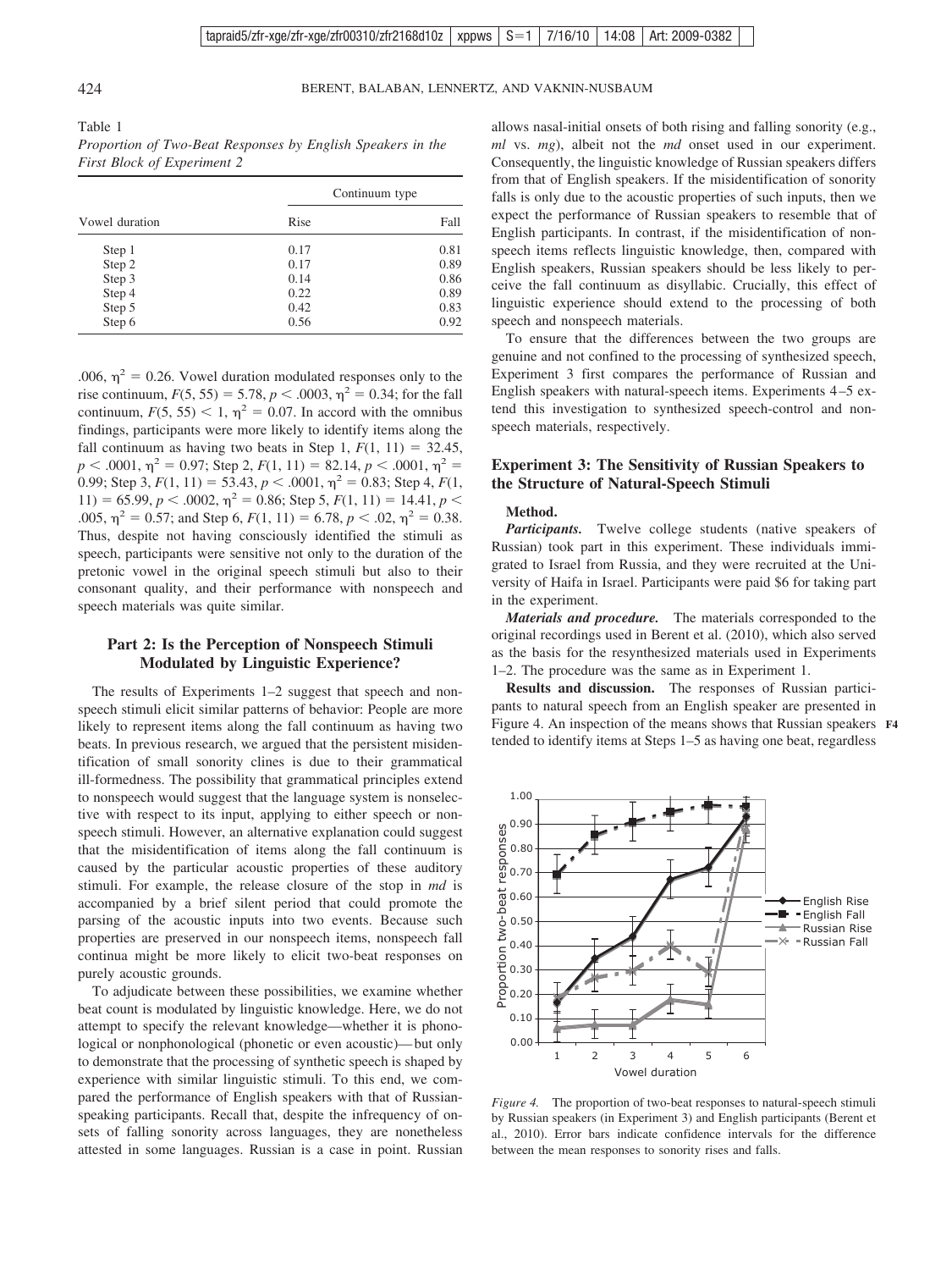of whether they manifested sonority rises or falls, whereas the unspliced disyllables in Step 6 were identified as having two beats.

A 2 (continuum type)  $\times$  6 (vowel duration) ANOVA yielded significant main effects of continuum type,  $F(1, 11) = 22.33$ ,  $p <$ .0007,  $\eta^2 = 0.67$ , and vowel duration,  $F(5, 55) = 111.79$ ,  $p <$ .0001,  $\eta^2 = 0.91$ . The interaction was marginally significant,  $F(5)$ , 55) = 2.23,  $p < .07$ ,  $\eta^2 = 0.17$ . Figure 4 suggests that the proportion of two-beat responses increased with vowel duration along each of the two continua. The simple main effect of vowel duration was indeed significant for both the rise,  $F(5, 55)$  = 173.55,  $p < .0002$ ,  $\eta^2 = 0.94$ , and fall,  $F(5, 55) = 41.72$ ,  $p <$ .0002,  $\eta^2 = 0.79$ , continua. Nonetheless, items along the fall continuum were significantly more likely to elicit two-beat responses. The simple main effect of continuum type was marginally significant in Step 1,  $F(1, 11) = 4.30, p < .07, \eta^2 = 0.28$ , and was significant in Step 2,  $F(1, 11) = 14.77$ ,  $p < .003$ ,  $\eta^2 = 0.57$ ; Step 3,  $F(1, 11) = 10.35, p < .009, \eta^2 = 0.48$ ; Step 4,  $F(1, 11) =$  $20.11, p < .001, \eta^2 = 0.65$ ; Step 5,  $F(1, 11) = 9.48, p < .02, \eta^2 =$ 0.46; and Step 6,  $F(1, 11) = 16.18$ ,  $p < .003$ ,  $\eta^2 = 0.59$ . Thus, Russian speakers were more likely to give two-beat responses to items along the fall continuum, but they were overall less likely to do so than English speakers.

To establish that the responses of Russian speakers to English natural speech differ from that of English speakers, we compared the performance of the Russian participants with that of the group of English participants from Berent et al. (2010; Experiment 1). We assessed the effect of linguistic experience by means of a 2 (language)  $\times$  2 (continuum type)  $\times$  6 (vowel duration) ANOVA. Because our interest here specifically concerns the effect of linguistic experience on the perception of rise and fall continua, in this and all subsequent analyses, we discuss only the interactions involving the language factor.

The ANOVA yielded reliable interactions of Language  $\times$  Continuum Type,  $F(1, 22) = 12.47$ ,  $p < .002$ ,  $\eta^2 = 0.36$ , and Language  $\times$  Vowel Duration,  $F(5, 110) = 27.27$ ,  $p < .002$ ,  $\eta^2 =$ 0.55, as well as a significant three-way interaction,  $F(5, 110) =$ 5.27,  $p < .0003$ ,  $\eta^2 = 0.19$ . To interpret this complex interaction, we proceeded to compare the responses of English and Russian participants to the rise and fall continua separately, by means of two additional 2 (language)  $\times$  6 (vowel duration) ANOVAs.

The analysis of the rise continuum yielded a significant interaction,  $F(5, 110) = 20.29$ ,  $p < .0001$ ,  $\eta^2 = 0.48$ , demonstrating that the effect of vowel duration was modulated by linguistic experience. Tukey HSD tests showed that English and Russian participants did not differ in their responses to the two ends of the rise continuum (both  $p > .55$ ): Both groups identified Step 1 items as including one beat, and they likewise agreed on the classification of the unspliced disyllabic stimuli at Step 6 as having two beats. But at all other steps along the continuum, English speakers were more likely to identify the input as having two beats compared with their Russian counterparts (all  $p_s < .002$ ).

Similar results were obtained in the analysis of the fall continuum. Once again, linguistic experience modulated the effect of vowel duration,  $F(5, 110) = 15.90, p < .0001, \eta^2 = 0.42$ . Tukey HSD tests showed that the two groups did not differ with respect to the unspliced disyllables at Step 6 ( $p > .99$ ), but at all other steps, English speakers were reliably more likely to identify the stimulus as having two beats (all  $ps < .0002$ ). Note, however, that, unlike the responses to Step 1 of the rise continuum, linguistic experience did modulate responses to the corresponding step on the fall spectrum: English speakers were far more likely to offer two-beat responses to sonority falls even when the pretonic vowel was altogether absent in Step 1.

In summary, Russian participants resembled their English counterparts inasmuch as both groups tended to identify items on the fall continuum as having two beats. However, Russian speakers were better able to identify the monosyllabic inputs as such, and this difference was especially noticeable for monosyllables of falling sonority. Given that linguistic experience reliably modulates responses to natural speech, we can now move to determine whether similar differences obtain for synthesized materials. Experiment 4 examines responses to speech controls; the critical comparison of these two groups with nonspeech items is presented in Experiment 5.

### **Experiment 4: The Sensitivity of Russian Speakers to the Structure of Speech-Control Stimuli**

### **Method.**

*Participants.* Twelve college students (native speakers of Russian) took part in this experiment. These individuals immigrated to Israel from Russia (Mean age at arrival  $= 11.82$  years,  $SD = 6.65$ ), and they were recruited at the University of Haifa. None of these participants took part in Experiment 3. Participants were paid \$6 for taking part in the experiment.

*Materials and procedure.* The materials and procedure were the same as in Experiment 1.

**Results and discussion.** Nine of the 12 Russian participants spontaneously identified the control stimuli (generated from English speech) as speech, although most described them as speech in a foreign language. When explicitly asked whether the stimuli sounded like speech, 10 of the 12 participants responded "yes." The remaining two responded "no," stating that the stimuli lacked meaning or emotion, a description that does not preclude the possibility that they did, in fact, encode the input as speech. Across the two questions, 11 of the 12 participants used language or speech to describe the stimuli.

A 2 (continuum type)  $\times$  6 (vowel duration) ANOVA on the responses of the Russian participants yielded significant main effects of continuum type,  $F(1, 11) = 19.99$ ,  $p < .0001$ ,  $\eta^2 = 0.65$ ; vowel duration,  $F(5, 55) = 7.64$ ,  $p < .0001$ ,  $\eta^2 = 0.41$ ; and their interaction,  $F(5, 55) = 10.18$ ,  $p < .0001$ ,  $\eta^2 = 0.48$ . As with natural speech, Russian participants tended to identify stimuli on the monosyllabic end of the continua as having one beat, and they were more likely to offer one-beat responses to the rise relative to the fall continuum. Tests of the simple main effects of continuum type showed that two-beat (i.e., disyllabic) responses were significantly more frequent for the fall continuum in each of the five initial steps: Step 1,  $F(1, 11) = 16.18$ ,  $p < .003$ ,  $\eta^2 = 0.60$ ; Step 2,  $F(1, 11) = 15.85, p < .003, \eta^2 = 0.59$ ; Step 3,  $F(1, 11) =$ 32.32,  $p < .0002$ ,  $\eta^2 = 0.73$ ; Step 4,  $F(1, 11) = 12.62$ ,  $p < .005$ ,  $\eta^2 = 0.53$ ; and Step 5,  $F(1, 11) = 13.10, p < .005, \eta^2 = 0.54$ . Remarkably, however, when provided with full disyllables in Step 6, Russian participants were somewhat less likely to identify the end point of the rise continuum as having two beats,  $F(1, 11) =$ 4.57,  $p < .06$ ,  $\eta^2 = 0.29$ . This effect, however, should be interpreted in light of another unique finding in this experiment.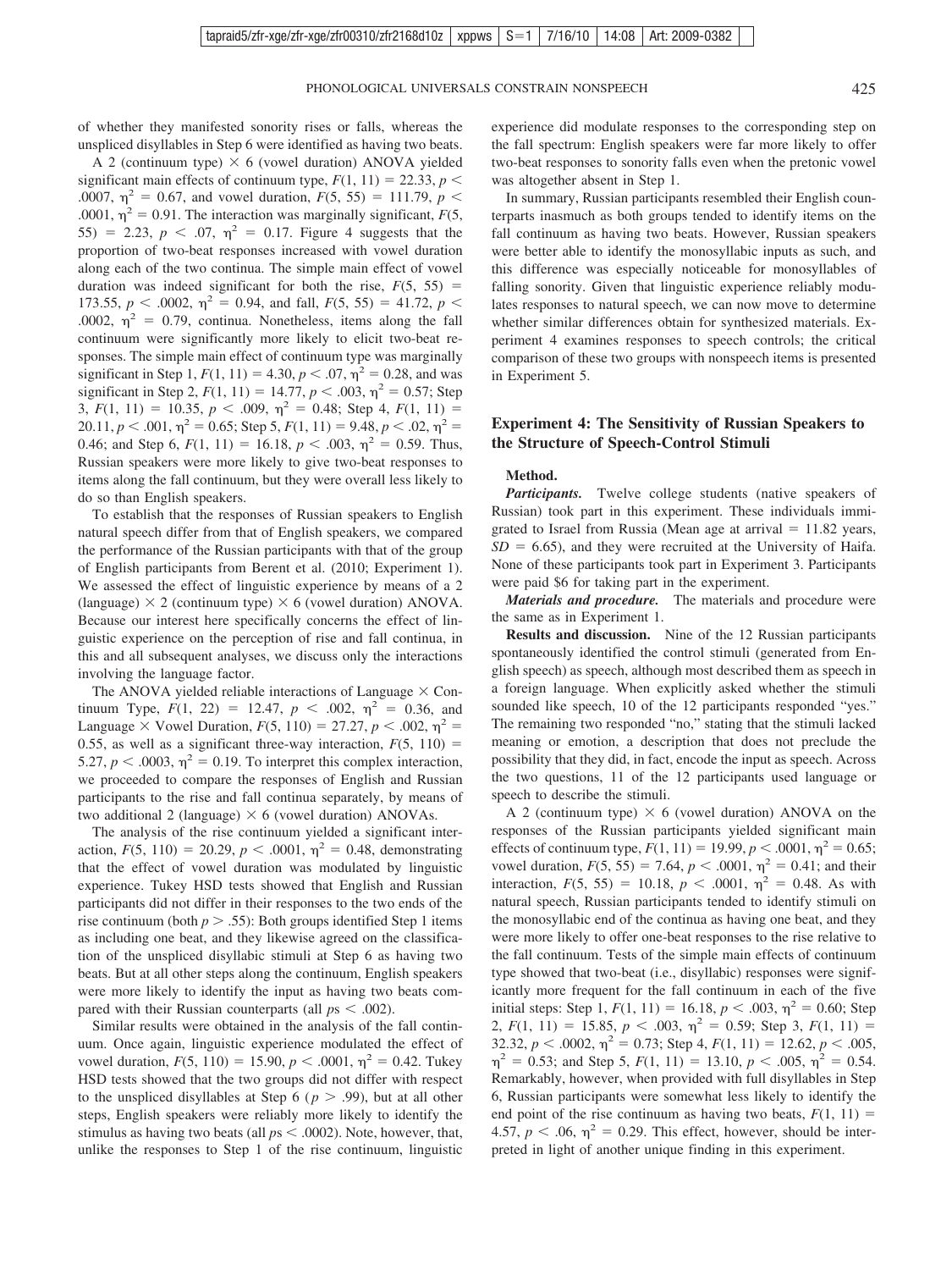As in previous experiments, the main effects of continuum type and vowel duration were both significant. But unlike in previous experiments, the main effect of vowel duration was nonlinear: As vowel duration increased along Steps 1–5, participants were more likely to categorize the input as having two beats. Surprisingly, however, the unspliced disyllable at Step 6 was identified as monosyllabic. Tukey HSD tests confirmed that the rate of two-beat responses for Step 5 was significantly higher compared with that for Steps 1, 2, and 3 (all  $ps < .03$ ), but it was also significantly higher relative to Step  $6$  ( $p < .0002$ ). Recall that resynthesis also attenuated two-beat responses for English participants in Experiment 1, a finding we attributed to the greater reliance on acoustic cues for disyllabicity in processing the unfamiliar spliced materials. Assuming that the slight discontinuities associated with splicing promote disyllabicity, the absence of such cues in the unspliced end points would put them at a disadvantage compared with the spliced steps. For Russian speakers, this disadvantage should be exacerbated—not only are they unfamiliar with the resynthesized inputs, but the relevant linguistic structures (CaCVC) are unattested in their language. Our previous research with similar nasal-initial stimuli demonstrated that, compared with English speakers, Russian participants experience difficulty identifying CaCVC inputs as disyllabic (Berent et al., 2009). Given unfamiliar synthetic inputs with an unfamiliar disyllabic structure, Russian speakers should be more closely tuned to splicing cues than are their English-speaking counterparts, leading to a yet greater cost in the identification of the unspliced end points. These different responses of English and Russian speakers reinforce the contribution of language-particular knowledge to the interpretation of disyllables.

To further examine the effect of language-particular knowledge on responses to speech controls, we next compared the two language groups by means of a 2 (language)  $\times$  2 (continuum type)  $\times$ 6 (vowel duration) ANOVA. The means are depicted in Figure 5. Replicating the results with natural speech, language experience modulated the effect of continuum type,  $F(1, 22) = 17.82$ ,  $p <$ .005,  $\eta^2 = 0.45$ , and vowel duration,  $F(5, 110) = 12.98$ ,  $p < .005$ ,



*Figure 5.* The proportion of two-beat responses to speech-control stimuli by Russian speakers (in Experiment 4) and English participants (in Experiment 1). Error bars indicate confidence intervals for the difference between the mean responses to sonority rises and falls.

 $\eta^2 = 0.37$ . Moreover, the three-way interaction was highly significant,  $F(5, 110) = 3.65$ ,  $p < .005$ ,  $\eta^2 = 0.14$ . To interpret the interaction, we next assessed the effect of linguistic experience separately for sonority rise and fall continua by means of 2 (language)  $\times$  6 (vowel duration) ANOVAs.

The analysis of the fall continuum yielded a reliable interaction of Language  $\times$  Vowel Duration,  $F(5, 110) = 6.65$ ,  $p < .0001$ ,  $\eta^2$  = 0.23. Compared with their Russian counterparts, English speakers were significantly more likely to identify the input as having two beats along each of the six steps (Tukey HSD tests, all  $p_s < .03$ ). Language experience also modulated the responses to the rise continuum, resulting in a significant interaction, *F*(5, 110) = 13.22,  $p < .001$ ,  $\eta^2 = 0.38$ . This interaction, however, was entirely due to the sixth and last step. A series of Tukey HSD contrasts confirmed that English and Russian speakers did not differ in their responses along the initial five steps (all  $ps > .38$ ). But when provided with the full, unspliced disyllable, English speakers were more likely to interpret the input as disyllabic compared with Russian participants ( $p < .0002$ , Tukey HSD).

To summarize, Russian and English speakers generally exhibited similar responses to the rise continuum, and participants in both groups were also more likely to categorize these items as having one beat compared with items in the fall continuum. However, the two groups differed with respect to the fall spectrum: Compared with English participants, Russian speakers, whose language tolerates onsets of falling sonority, were far more likely to identify these inputs as having one beat. We now turn to examine whether linguistic experience modulates responses to synthesized stimuli that are not identified as speech.

### **Experiment 5: The Sensitivity of Russian Speakers to the Structure of Nonspeech Stimuli**

### **Method.**

*Participants.* Twelve college students (native speakers of Russian) took part in this experiment. These individuals immigrated to Israel from Russia (Mean age at arrival  $= 14.04$ , *SD*  $=$ 6.11), and they were recruited at the University of Haifa. None of these participants took part in Experiments 3– 4. Participants were paid \$6 for taking part in the experiment.

*Materials and procedure.* The materials and procedure were the same as in Experiment 2.

**Results and discussion.** Six of the 12 Russian participants labeled the input using adjectives related to language or speech. When explicitly asked whether the stimuli were speechlike, six of the 12 participants responded "no." An inspection of their responses, however, showed that they were nonetheless sensitive to the structure of these materials.

A 2 (continuum type)  $\times$  6 (vowel duration) ANOVA yielded significant main effects of continuum type,  $F(1, 11) = 16.93$ ,  $p <$ .002,  $\eta^2 = 0.61$ ; vowel duration,  $F(5, 55) = 4.47$ ,  $p < .002$ ,  $\eta^2 =$ 0.29; and their interaction,  $F(5, 55) = 16.81, p < .0001, \eta^2 =$ 0.60. The simple main effect of vowel duration was significant for the rise continuum,  $F(5, 55) = 5.60, p < .0004, \eta^2 = 0.34,$ reflecting a monotonic increase in the rate of two-beat responses with the increase in vowel duration. The simple main effect of continuum type was likewise significant for the fall continuum,  $F(5, 55) = 21.95, p < .0002, \eta^2 = 0.67.$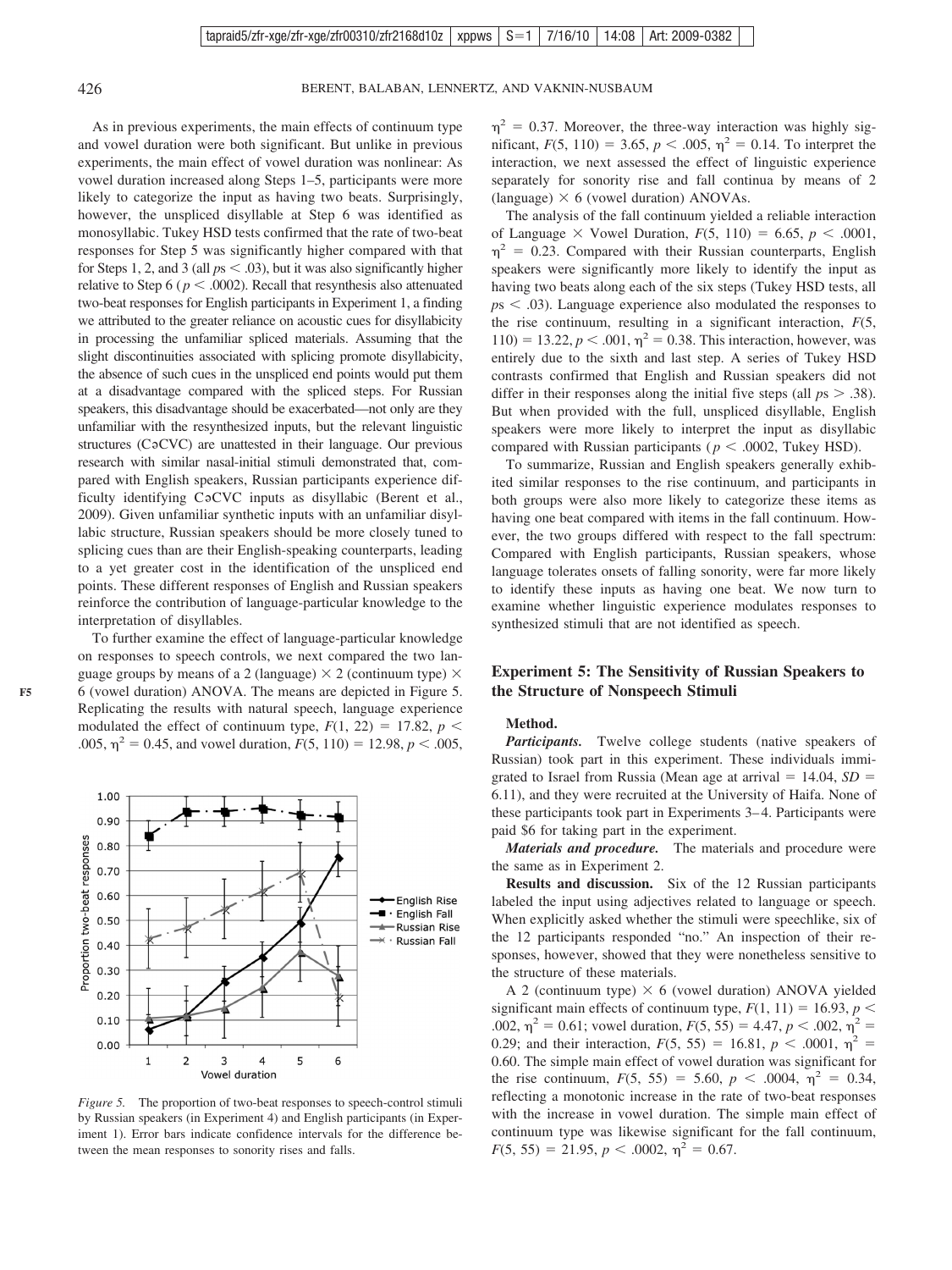As with speechlike stimuli, Russian speakers were more likely to identify inputs along the fall continuum as having two beats. The simple main effect of continuum type was significant in Step 1,  $F(1, 11) = 23.71, p < .0006, \eta^2 = 0.68$ ; Step 2,  $F(1, 11) =$ 18.97,  $p < .002$ ,  $\eta^2 = 0.63$ ; Step 3,  $F(1, 11) = 13.66$ ,  $p < .004$ ,  $\eta^2 = 0.55$ ; Step 4,  $F(1, 11) = 11.62$ ,  $p < .006$ ,  $\eta^2 = 0.51$ ; and Step 5,  $F(1, 11) = 19.68$ ,  $p < .002$ ,  $\eta^2 = 0.64$ . At the disyllabic ends, however, the fall continuum yielded a reliably lower proportion of two-beat responses relative to the rise continuum, *F*(1, 11) = 15.37,  $p < .003$ ,  $\eta^2 = 0.58$ , a result found also with speech controls.

Overall, these results could demonstrate that Russian speakers extended their linguistic knowledge to nonspeech inputs. Recall, however, that about half of the Russian participants described the stimuli using some linguistic terms. To address the possibility that the overall pattern of results might be due to participants who perceived the input as speech, we compared the results of participants who identified the input as speechlike and those of participants who did not by means of a 2 (speech response: whether the input was identified as speech or nonspeech)  $\times$  2 (continuum type)  $\times$  6 (vowel duration) ANOVA. None of the effects involving the speech-response factor approached significance (all  $p_s > .33$ ). Another possibility is that participants learned to recognize the stimuli as speech throughout the multiple blocks of the experimental session. However, the pattern of results during the first encounter with each stimulus, at the first experimental block, was similar to the findings across blocks (see Table 2). Russian participants tended to identify the items as having one beat, and the proportion of one-beat responses was overall higher for the rise continuum. A 2 (continuum type)  $\times$  6 (vowel duration) ANOVA over responses to the first block yielded a reliable interaction,  $F(5, 45) = 2.70$ ,  $p < .04$ ,  $\eta^2 = 0.23$ . The simple effect of continuum type was significant in Step 2,  $F(1, 11) = 11.00, p < .007, \eta^2 = 0.50$ .

To determine whether responses to nonspeech were modulated by linguistic experience, we next compared the Russian participants with the group of English speakers from Experiment 2 by means of a 2 (language)  $\times$  2 (continuum type)  $\times$  6 (vowel duration) ANOVA (the means are presented in Figure 6). Language experience modulated the effect of vowel duration, *F*(5,  $110$ ) = 9.84,  $p < .0001$ ,  $\eta^2 = 0.31$ , and these two factors further interacted with continuum type,  $F(5, 110) = 5.56$ ,  $p < .0002$ ,  $\eta^2 =$ 0.20. To interpret this interaction, we compared the two groups with respect to the rise and fall continua, separately.

A 2 (language)  $\times$  6 (vowel duration) ANOVA conducted on the rise continuum did not yield a main effect of language or a

Table 2

**T2**

**F6**

*Proportion of Two-Beat Responses by Russian Speakers in the First Block of Experiment 5*

|                | Continuum type |      |
|----------------|----------------|------|
| Vowel duration | Rise           | Fall |
| Step 1         | 0.10           | 0.30 |
| Step 2         | 0.20           | 0.70 |
| Step 3         | 0.10           | 0.30 |
| Step 4         | 0.40           | 0.50 |
| Step 5         | 0.70           | 0.40 |
| Step 6         | 0.20           | 0.40 |



*Figure 6.* The proportion of two-beat responses to nonspeech stimuli by Russian speakers (in Experiment 5) and English participants (in Experiment 2). Error bars indicate confidence intervals for the difference between the mean responses to sonority rises and falls.

Language  $\times$  Vowel Duration interaction (both  $ps > .8$ ), suggesting that language did not modulate responses to the rise continuum. A similar analysis of the fall continuum did yield a significant interaction,  $F(5, 110) = 20.09$ ,  $p < .0001$ ,  $\eta^2 = 0.48$ , but this effect was entirely due to the disyllabic end of the continuum. Tukey HSD contrasts showed that the two groups did not differ in their responses to Steps  $1-5$  (all  $ps > .14$ ), but they did differ significantly on Step 6 ( $p < .0002$ ).

To summarize, like their English counterparts, Russian speakers were sensitive to the structure of nonspeech stimuli. Both groups were more likely to identify onsets of falling sonority as disyllabic. Although nonspeech stimuli attenuated some of the group differences observed with the fall continuum using speech controls, the responses of the two groups to nonspeech stimuli clearly diverged, and this effect was evident in the difficulty of Russian speakers to identify the disyllabic end points as having two beats. Because these end points were unspliced, the lack of discontinuity incorrectly promoted monosyllabic responses. This pattern, seen also with English speakers, suggests that the unfamiliarity with the synthetic inputs encourages attention to acoustic detail. Unlike English, however, Russian lacks CaCVC, so the unfamiliarity of Russian speakers with synthetic  $C<sub>9</sub>CVC$  inputs is even greater, and consequently, they are more vulnerable to these misleading acoustic cues. Although these effects of splicing were unexpected, they reflect the effect of linguistic experience on the identification of nonspeech inputs. As a whole, the results suggest that speakers extend systematic knowledge to the processing of nonspeech stimuli, including both principles that are possibly universal and language-particular knowledge.

### **Part 3: The Effect of the Speech Manipulation on English Versus Russian Speakers**

What knowledge guides the identification of the rise and fall continua used in our experiments? One possibility is that partici-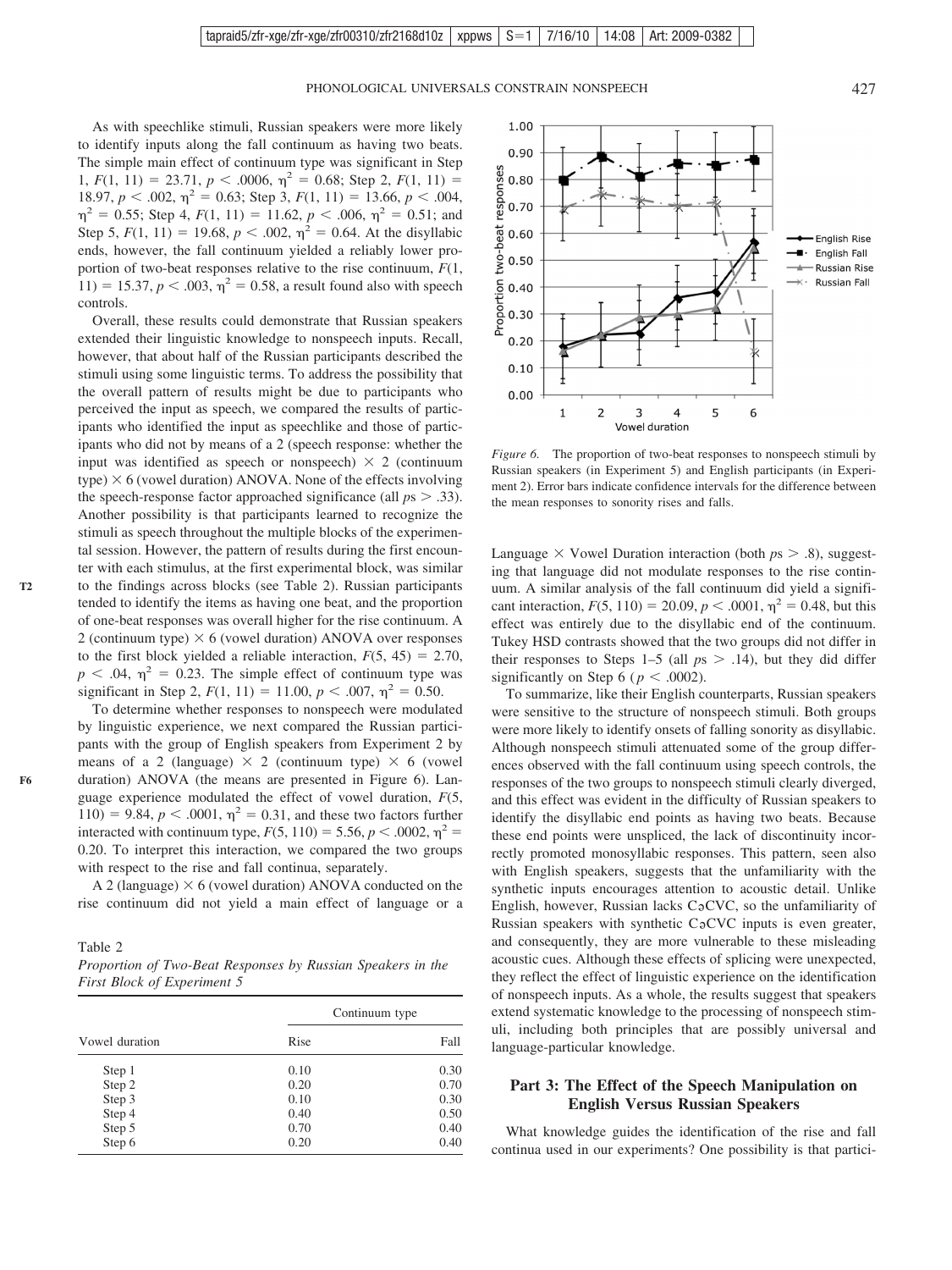pants consult linguistic knowledge— either phonological or phonetic. The similarity in responses to speech and nonspeech stimuli would thus suggest that linguistic knowledge constrains the identification of nonspeech stimuli. An alternative auditory explanation, however, is that participants rely only on general auditory strategies. Although, at first blush, this possibility appears incompatible with the marked effect of linguistic experience on the identification of nonspeech stimuli, several authors have argued that linguistic experience modulates general auditory preferences (e.g., Iversen & Patel, 2008; Iverson et al., 2003; Patel, 2008; Wong, Skoe, Russo, Dees, & Kraus, 2007). Adapting this view to the present results, it is possible that English and Russian participants performed the beat-count task by relying on generic auditory mechanisms. Such mechanisms might lead both groups to attend to the same set of acoustic cues, but because Russian speakers have had greater experience in processing those cues, they were more sensitive to their presence than were English participants. The effect of linguistic experience on processing nonspeech stimuli indicates only different levels of auditory sensitivity, rather than the engagement of the language system.

Our results allow us to evaluate this explanation by comparing the responses of the two groups of participants to speech, speechcontrol, and nonspeech stimuli. Recall that this spectrum was generated by progressively removing the higher speech formants from natural speech: Speech controls had severe attenuation of these frequencies, whereas in the nonspeech materials, they were completely eliminated. The comparison of natural speech with speech-control and nonspeech stimuli can thus gauge the reliance of the two groups on this acoustic information. If performance is determined by a single set of cues, then the removal of these cues should affect both groups in a qualitatively similar fashion. For example, if cues in the higher frequency range inform the identification of the pretonic vowel, then their removal will reduce the rate of two-beat responses for both groups, and this effect will be mostly evident along the disyllabic end of the vowel-continuum. In contrast, if the two groups rely on different kinds of representations— either because participants attend to different acoustic cues or because they consult different linguistic knowledge—then the removal of a single set of acoustic cues could potentially have qualitatively distinct consequences on the performance of English and Russian participants.

To adjudicate between these views, we compared the responses of the two groups to the natural-speech, speech-control, and nonspeech stimuli by means of a 2 (language)  $\times$  3 (speech status: natural speech, first formant control, and nonspeech)  $\times$  2 (continuum type: rise vs. fall)  $\times$  6 (vowel duration) ANOVA. Given the previous results, we would expect the perception of the rise and fall continua to be modulated by vowel duration and, possibly, speech status. But crucially, if both groups used these cues in a similar fashion, then this interaction should not be further modulated by linguistic experience. The omnibus ANOVA, however, yielded a highly significant four-way interaction,  $F(10, 330) =$ 5.48,  $p < .0001$ ,  $\eta^2 = 0.14$ . Although this interaction did not reach significance in the logit model (see Appendix), and as such, its interpretation requires caution, subsequent comparisons of the effect of speech status separately for English and Russian speakers suggested that speech status had a profoundly different effect on the two groups.

#### **The Effect of Speech Status on English Speakers**

Consider first the effect of speech status on English-speaking participants (see Figure 7). An inspection of the means suggests **F7** that the effect of speech status is strongest along the disyllabic end of the vowel continuum: English speakers were more likely to identify disyllabic inputs as having two beats given natural speech compared with synthetic speech and nonspeech stimuli. Moreover, this effect appeared stronger for the rise compared with the fall continuum. A 3 (speech status: natural speech, first formant, and nonspeech)  $\times$  2 (continuum type: sonority rise vs. sonority fall)  $\times$ 6 (vowel duration) ANOVA indeed demonstrated that speech status reliably interacted with continuum type,  $F(2, 33) = 3.81$ ,  $p < .04$ ,  $\eta^2 = 0.19$ , and vowel duration,  $F(10, 165) = 5.91$ ,  $p <$ .0001,  $\eta^2 = 0.26$ . The three-way interaction was not significant  $(p > .14)$ .

Analyses of the simple main effects confirmed that speech status reliably modulated responses to the rise continuum,  $F(2, 33) =$ 6.74,  $p < .004$ ,  $\eta^2 = 0.42$ , but not the fall continuum,  $F(2, 33)$  $1, \eta^2 = 0.49$  (see Table 3). Specifically, given the rise continuum, T3 natural-speech stimuli were significantly more likely to elicit twobeat responses compared with either speech-control (Tukey HSD tests,  $p < .02$ ) or nonspeech stimuli (Tukey HSD tests,  $p < .0007$ ), which, in turn, did not differ (Tukey HSD tests,  $p > .05$ ).

The effect of speech status on English speakers was also modulated by vowel duration (see Table 4). The simple main effect of **T4** speech status was indeed reliable only toward the disyllabic end of the vowel continuum—for Step 6,  $F(2, 33) = 7.55$ ,  $p < .003$ ,  $p^2 =$ 0.41; Step 5,  $F(2, 33) = 7.64$ ,  $p < .002$ ,  $\eta^2 = 0.41$ ; Step 4,  $F(2, 33) = 7.64$ ,  $p < .002$ ,  $\eta^2 = 0.41$ ; Step 4,  $F(2, 33) = .02$ 33) = 8.65,  $p < .002$ ,  $\eta^2 = 0.40$ ; Step 3,  $F(2, 33) = 6.16$ ,  $p <$ .006,  $\eta^2 = 0.42$ ; and Step 2,  $F(2, 33) = 1.01$ ,  $p < .38$ ,  $\eta^2 =$ 0.49—but not at the monosyllabic end point,  $F(2, 33) < 1$ ,  $\eta^2 =$ 0.49. Tukey HSD tests showed that two-beat responses were more frequent to speech compared with nonspeech at Steps 3-6 (all  $p s < .003$ ).

### **The Effect of Speech Status on Russian Participants**

The previous section suggests that, as the acoustic stimulus approximates speech, English speakers were more likely to iden-



*Figure 7.* The effect of speech status on English speakers. Error bars indicate confidence intervals for the difference between the mean responses to sonority rises and falls.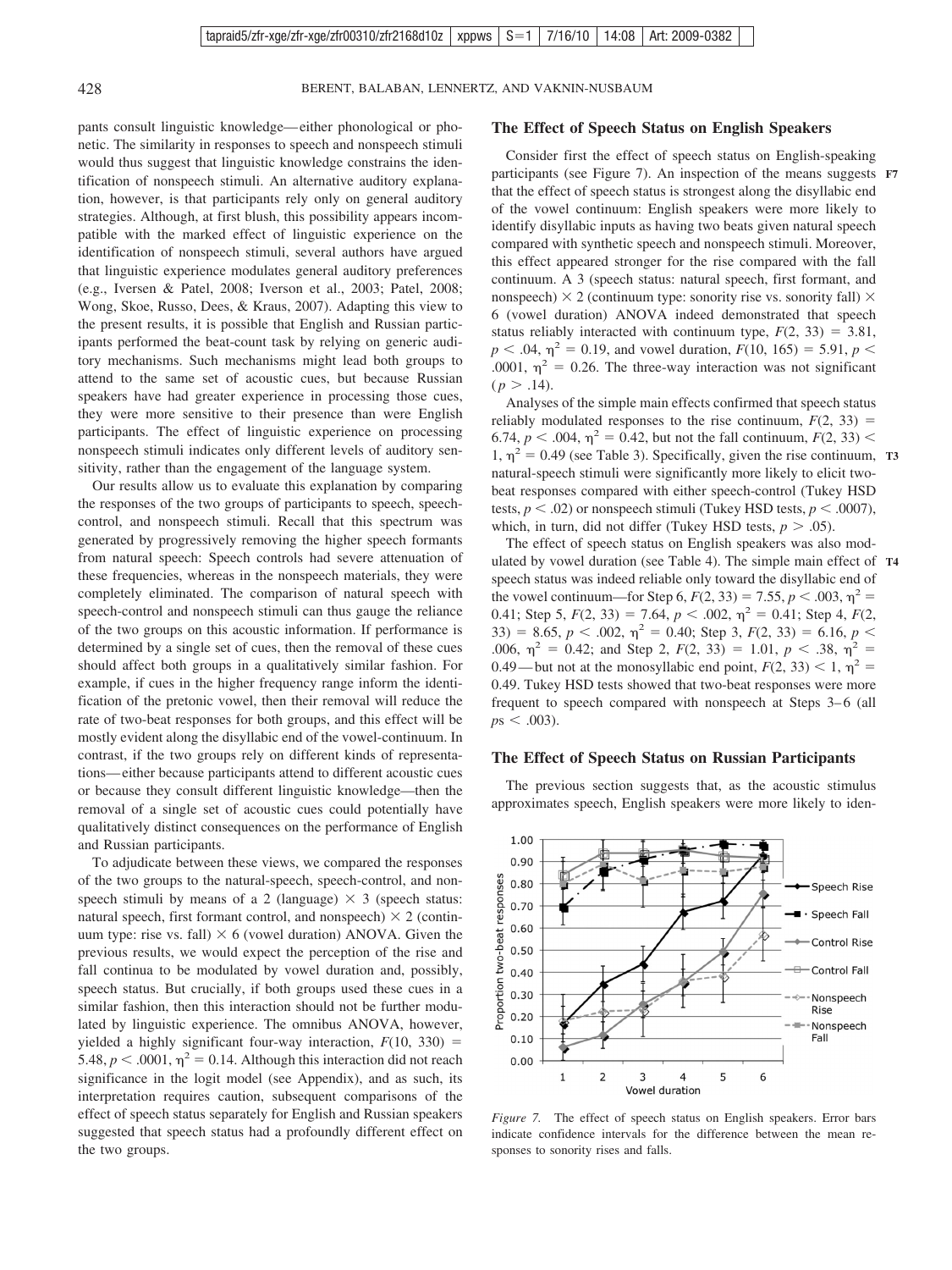tify the input as having two beats, and this effect was stronger toward the disyllabic end point of the rise continuum. If this pattern is primarily due to auditory mechanisms that interpret high-formant cues as evidence for two-beat responses, then Russian speakers should exhibit a similar pattern.

A 3 (speech status: natural speech, first formant control, and nonspeech)  $\times$  2 (continuum type)  $\times$  6 (vowel duration) ANOVA indeed yielded a reliable three-way interaction,  $F(10, 165) = 6.01$ ,  $p < .0001$ ,  $\eta^2 = 0.27$ . But the effect of speech status on Russian participants was markedly different from that of their Englishspeaking counterparts (see Figure 8). Unlike English speakers, Russian participants were less likely to identify speechlike stimuli as disyllabic, especially toward the monosyllabic end of the fall continuum. The one notable exception to this generalization concerns the unspliced disyllabic end points. Recall that Russian speakers were unable to identify the unspliced synthesized end points (both speech controls and nonspeech) as disyllabic. Accordingly, we examined the effect of speech status separately for the initial five steps.

A 3 (speech status)  $\times$  2 (continuum type)  $\times$  5 (vowel duration) ANOVA yielded a significant interaction of Speech Status  $\times$ Vowel Duration,  $F(8, 132) = 4.62$ ,  $p < .0001$ ,  $\eta^2 = 0.22$ , and a marginally significant interaction of Speech Status  $\times$  Continuum Type,  $F(2, 33) = 3.12$ ,  $p < .06$ ,  $\eta^2 = 0.16$  (see Table 5). Although the interpretation of this finding requires caution, because the interaction was not significant in the logit model (see Appendix), the responses of Russian speakers to the speech manipulation clearly differed from those of English participants. Simple main effect analyses indeed indicated that speech status modulated responses along each of the five steps: Step 1,  $F(2, 33) = 16.08$ ,  $p < .0001$ ,  $\eta^2 = 0.49$ ; Step 2,  $F(2, 33) = 20.51$ ,  $p < .0002$ ,  $\eta^2 =$ 0.55; Step 3,  $F(2, 33) = 13.53$ ,  $p < .0002$ ,  $\eta^2 = 0.45$ ; Step 4,  $F(2, 133) = 13.53$ ,  $p < .0002$ ,  $\eta^2 = 0.45$ ; Step 4,  $F(2, 133) = .0002$ 33) = 7.67,  $p < .002$ ,  $\eta^2 = 0.32$ ; and Step 5,  $F(2, 33) = 19.85$ ,  $p < .0002$ ,  $\eta^2 = 0.55$ . But unlike English speakers, who tended to identify speech stimuli as disyllabic, Russian participants tended to identify the same stimuli as monosyllabic, and the rate of one-beat responses was significantly higher than that of both speech controls and nonspeech at each of the five steps along the continuum (all  $ps < .05$ ). Similarly, compared with nonspeech stimuli, speech controls were more likely to elicit one-beat responses along each of the three initial steps (all  $ps < .05$ ).

Russian speakers likewise differed from English participants with respect to their sensitivity to the two continua. Recall that for English speakers, speech status enhanced disyllabic responses mostly for the rise continuum. Russians, in contrast, were mostly sensitive to the speech status of falls (see Table 6). Indeed, the simple main effect of speech status was significant only for the fall

Table 3 *Effect of Speech Status and Continuum Type on the Proportion of Two-Beat Responses by English Speakers*

| Speech status   | Continuum type |      |  |
|-----------------|----------------|------|--|
|                 | Rise           | Fall |  |
| Natural speech  | 0.55           | 0.89 |  |
| Speech controls | 0.34           | 0.92 |  |
| Nonspeech       | 0.34           | 0.92 |  |

Table 4

*Effect of Vowel Duration and Speech Status on the Proportion of Two-Beat Responses by English Speakers*

| Vowel duration | Speech status  |                 |           |  |
|----------------|----------------|-----------------|-----------|--|
|                | Natural speech | Speech controls | Nonspeech |  |
| Step 1         | 0.43           | 0.45            | 0.49      |  |
| Step 2         | 0.60           | 0.53            | 0.56      |  |
| Step 3         | 0.67           | 0.60            | 0.52      |  |
| Step 4         | 0.81           | 0.65            | 0.61      |  |
| Step 5         | 0.85           | 0.71            | 0.62      |  |
| Step 6         | 0.95           | 0.84            | 0.72      |  |
|                |                |                 |           |  |

continuum,  $F(2, 33) = 5.70$ ,  $p < .008$ ,  $\eta^2 = 0.26$ , and not for the rise continuum,  $F(2, 33) = 2.99$ ,  $p < .07$ ,  $\eta^2 = 0.15$ . Tukey HSD tests showed that one-beat responses were more likely for natural speech compared with nonspeech ( $p < .006$ ) stimuli. No other contrast was significant.<sup>3</sup>

### **Discussion**

This series of analyses examined whether the similarity of the acoustic stimulus to speech has distinct effects on English and Russian participants. We reasoned that if these two groups differ only in the degree of their auditory sensitivity, then the removal of high-frequency formants by the speech manipulation should have qualitatively similar effects on the two groups. The results, however, revealed dramatic differences between English and Russian participants. For English speakers, speechlike stimuli were more likely to elicit disyllabic responses, and this effect was strongest at the disyllabic end point of the rise continuum. By contrast, Russian speakers were more likely to identify speechlike stimuli as monosyllabic, and this effect was stronger for the fall continuum and evident at the monosyllabic end point.

These diametrically opposite responses are inconsistent with the possibility that the two groups differed only on their degree of auditory sensitivity to the same set of acoustic cues. Rather, participants appear to have computed beat count depending on the compatibility of the input with their language-particular knowledge. Indeed, English allows disyllables such as *malif* and *madif* but disallows the *mlif* or *mdif* type. In contrast, Russian allows nasalinitial onsets of both rising and falling sonority but disallows disyl-

**Fn3**

**T6**

<sup>&</sup>lt;sup>3</sup> A separate, 3 (speech status: natural speech, speech control, and nonspeech)  $\times$  2 (continuum type) ANOVA gauging the effect of speech status for unspliced disyllables at Step 6 yielded a highly significant interaction,  $F(2, 33) = 14.05$ ,  $p < .0002$ ,  $\eta^2 = 0.46$ . Simple main effects analysis demonstrated that speech status significantly modulated responses to both the rise,  $F(2, 33) = 28.36$ ,  $p < .0002$ ,  $\eta^2 = 0.63$ , and fall,  $F(2, 12)$ 33) = 97.21,  $p < .0002$ ,  $\eta^2 = 0.85$ , continua. Tukey HSD tests suggested that two-beat responses were significantly more frequent given naturalspeech compared with either speech-control or nonspeech stimuli, and this effect obtained for both the rise and fall continua (all  $ps < .0002$ ). However, the two types of continua yielded different responses to speechcontrol and nonspeech stimuli: In the rise continuum, speech controls were reliably less likely to elicit two-beat responses than were nonspeech stimuli  $(p \leq .0002)$ , but they did not differ given items along the fall continuum  $(p > .90)$ .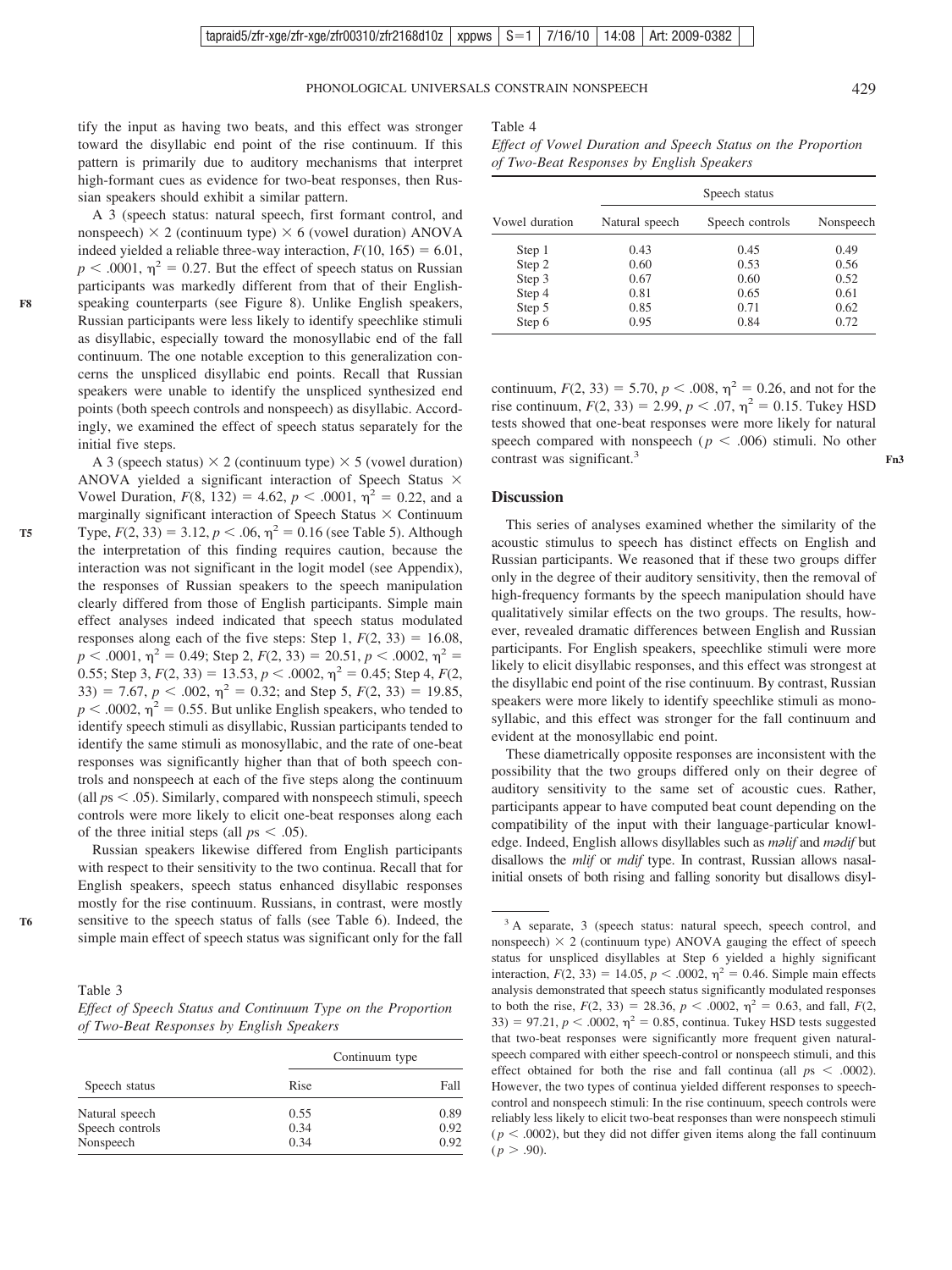

*Figure 8.* The effect of speech status on Russian speakers. Error bars indicate confidence intervals for the difference between the mean responses to sonority rises and falls.

lables such as *malif* and *madif*. The hypothesis that speechlike stimuli activate language-particular knowledge correctly predicts that, for English speakers, speechlike stimuli elicited two-beat responses along the disyllabic end points, whereas Russian speakers were more likely to yield one-beat responses to the monosyllabic ends. While these results do not fully specify the nature of this knowledge or counter all acoustic explanations (we revisit these questions in the General Discussion section), the findings clearly show that the group differences are profound and that they are inexplicable as differences in auditory sensitivity.

#### **General Discussion**

The nature of the language system is the subject of an ongoing debate. At the center of debate is the specialization of the language system: Are people equipped with mechanisms that are dedicated to the computation of linguistic structure, or is language processing achieved only by domain-general systems? Language universals present an important test for specialization, because their existence could potentially demonstrate structural constraints that are inherent to the language system. To gauge the specialization of the system, however, it is important to determine whether such constraints narrowly apply to both linguistic outputs and inputs.

Table 5

*Effect of Vowel Duration and Speech Status on the Proportion of Two-Beat Responses by Russian Speakers*

| Vowel duration | Natural speech | Speech controls | Nonspeech |
|----------------|----------------|-----------------|-----------|
| Step 1         | 0.13           | 0.27            | 0.43      |
| Step 2         | 0.17           | 0.29            | 0.48      |
| Step 3         | 0.19           | 0.35            | 0.51      |
| Step 4         | 0.29           | 0.42            | 0.50      |
| Step 5         | 0.23           | 0.53            | 0.52      |

The present research examined whether a putatively universal constraint on sonority applies selectively to speech input. Across languages, onsets of falling sonority are systematically dispreferred to onsets of rising sonority (Berent et al., 2007; Greenberg, 1978), and previous research has shown that speakers of various languages extend these preferences even to onsets that are unattested in their language (Berent, 2008; Berent et al., 2010, 2008, 2009, 2007). Sonority preferences trigger the recoding of monosyllables with ill-formed onsets as disyllables (e.g.,  $lba \rightarrow leba$ ). Consequently, monosyllables with ill-formed onsets are systematically misidentified as disyllables, and the rate of misidentification is monotonically related to the sonority profile.

The results presented here replicate those previous findings with synthetic materials that were identified by most participants as speech: English speakers were more likely to misidentify monosyllables as having two beats (i.e., as disyllabic) when they included an ill-formed onset of falling sonority (e.g., *mdif*) compared with better formed onsets with a sonority rise (e.g., *mlif*). But surprisingly, the same general pattern emerged even for inputs that did not sound like speech. To determine whether the tendency of English participants to systematically misidentify sonority falls might be due to some generic acoustic properties of the materials, we compared their responses with those of a group of Russian participants, whose language allows nasal clusters of both types. The results showed that Russian speakers could perceive the

Table 6

*Proportion of Two-Beat Responses by Russian Speakers in Steps 1–5*

|                |                | Speech status   |              |
|----------------|----------------|-----------------|--------------|
| Continuum type | Natural speech | Speech controls | Nonspeech    |
| Rise<br>Fall   | 0.11<br>0.29   | 0.20<br>0.55    | 0.26<br>0.72 |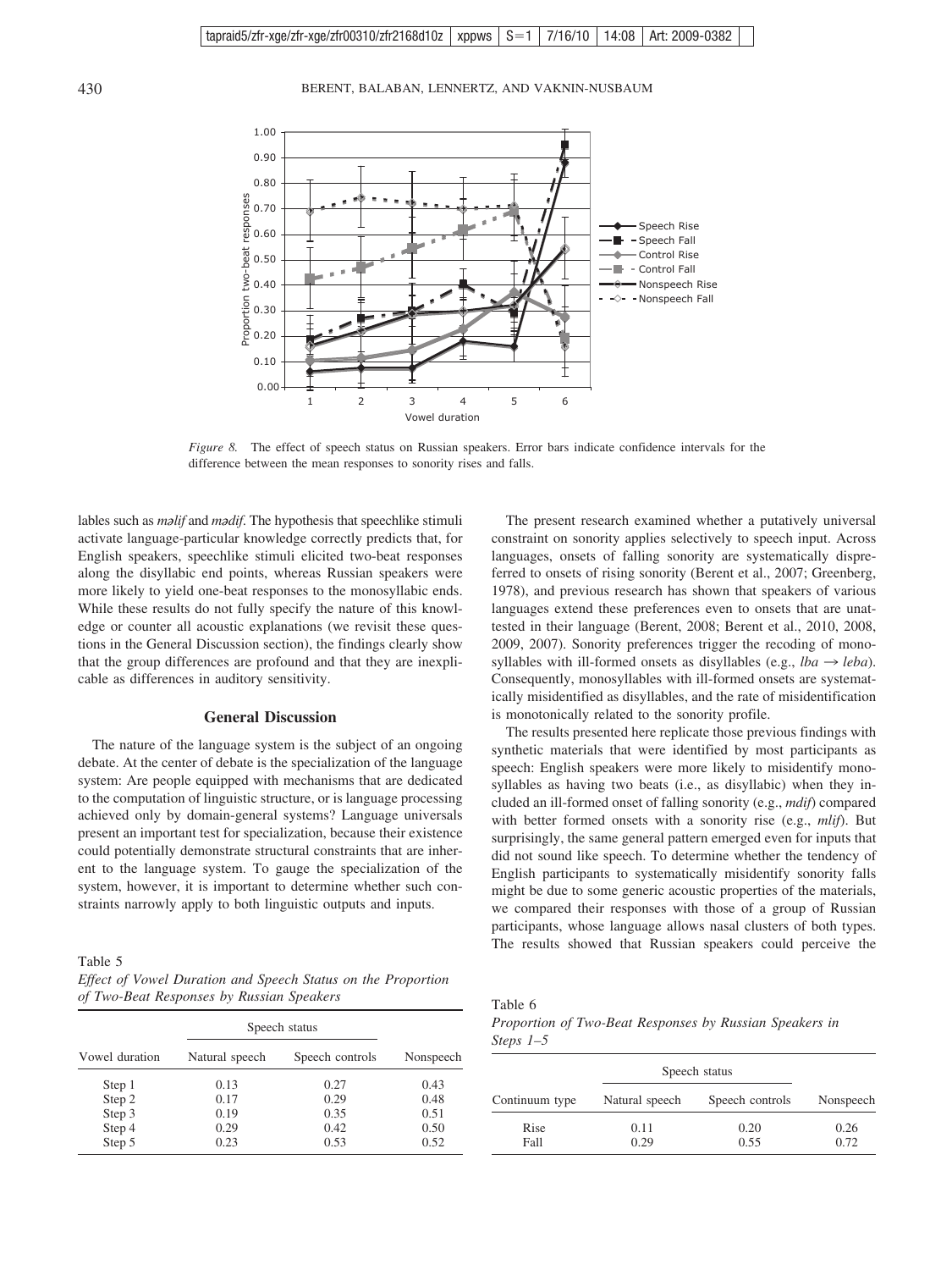speechlike stimuli accurately, but their performance differed from that of English participants even when presented with the same nonspeech items. These findings demonstrate that the processing of nonspeech stimuli is modulated by systematic knowledge, including knowledge of principles that are both putatively universal and language-particular.

Taken at face value, the possibility that speech and nonspeech processing is shaped by some common principles does not necessarily challenge the view of the language system as narrowly tuned to linguistic inputs. After all, speech and nonspeech inputs are both auditory stimuli, so it is conceivable that their processing is determined by common sensory constraints. If generic auditory mechanisms could capture the effect of linguistic knowledge seen in our experiments, then the extension of this knowledge to nonspeech stimuli would have no bearing on the input-specificity of the language system.

We consider two versions of the auditory explanation. One possibility is that the observed differences between English and Russian speakers reflect only differences in generic auditory sensitivity. Because Russian speakers have had much more experience in processing sonority falls, they might become more sensitive to the relevant acoustic cues than would English speakers. The detailed comparison of the two groups (in Part 3), however, counters this possibility. An auditory-sensitivity explanation crucially hinges on the assumption that the two groups rely on the same cues— differences are due only to their sensitivity to those cues. But the findings suggest that participants in the two groups relied on different acoustic attributes. The critical findings come from the effect of the speech manipulation—a manipulation that progressively removes high-frequency formants from the speech signal. We reasoned that if the two groups use the acoustic cues present in those high-frequency formants in a similar fashion, then the removal of such cues should affect both groups alike. Contrary to expectations, however, the speech manipulation had profoundly different effects on the two groups. For English speakers, "speechness" affected responses mostly at the disyllabic end of the rise continuum, such that speechlike stimuli were more likely to elicit disyllabic responses. Russian speakers showed the opposite pattern—they were sensitive to speech status mostly for sonority falls. This effect was found already at the monosyllabic end point, and, most critically, speechlike stimuli were more likely to elicit monosyllabic responses. These findings are inconsistent with the possibility that the two groups merely differed in their sensitivity to the high-frequency formants that distinguish speech and nonspeech materials. Clearly, the differences are qualitative and profound.

A second acoustic explanation might concede that linguistic experience can qualitatively alter what acoustic cues inform one's linguistic responses. There is indeed evidence that speech processing is shaped by minute episodic properties of specific acoustic tokens stored in listeners' memory (Goldinger, 1996, 1998), and given that English and Russian present their speakers with very different sets of acoustic exemplars, it is conceivable that this experience would alter their strategies of auditory processing. Assuming further that speechlike stimuli activate stored acoustic tokens better than do nonspeech stimuli, this account could potentially explain why speech status increased disyllabic responses for English speakers (i.e., via the activation of similar stored disyllables), whereas for Russian speakers, speechlike stimuli enhanced monosyllabic responses (i.e., via the activation of similar stored monosyllables).

This auditory account nonetheless faces several challenges. According to this view, performance depends on the acoustic similarity of the input to acoustic tokens encountered in one's linguistic experience. The finding that Russian speakers were more likely to give one-beat responses to speechlike monosyllables would suggest that such items resemble the acoustic properties of Russian monosyllables more than they resemble English monosyllables. But this assumption is uncertain. Because the experimental stimuli were produced by an English talker, it is not at all evident that they are particularly similar to typical Russian monosyllables. For example, considering only the acoustic level, a spliced English rendition of *melif* may not necessarily resemble an acoustic token of a Russian *ml* monosyllable (e.g., /*mlat*/, meaning "young") more than it resembles an English monosyllabic token, say, of *bluff* or *bleak.*

The problem is further exacerbated by the responses of Russian participants. Recall that speech status affected Russian speakers only along the fall continuum but not along the rise continuum. To capture this finding, an acoustic account must assume that *md*-type items resembled Russian monosyllabic tokens more than did *ml*type tokens. But the actual pattern is opposite: Although Russian has many onsets of falling sonority, the particular onset *md* happens to be absent in Russian, whereas the onset *ml* is frequent (e.g., /*mlat*/"young"; /*mlat j*/"junior"; /*ml t n j*/"milky"; /*mli t*/"to be delighted"). In view of the unfamiliarity of Russian participants with the *md* cluster, and the foreign phonetic properties of English speech, it is doubtful that the acoustic properties of the experimental materials are more familiar to Russian participants than to English speakers.

A broader challenge to auditory accounts is presented by the phonetic literature demonstrating that the interpretation of acoustic cues is strongly modulated by linguistic principles rather than generic auditory or motor preferences alone (e.g., Anderson & Lightfoot, 2002; Keating, 1985). In the case of sonority restrictions, there is direct evidence suggesting that the relevant linguistic knowledge is specifically phonological. Nonphonological (auditory and phonetic) explanations assume that the systematic misidentification of onsets of falling sonority reflects an inability to extract the surface form from the acoustic stimulus. Although our present results do not speak to this question, other findings indicate that such difficulties are neither necessary nor sufficient to elicit misidentification. First, when attention to phonetic form is encouraged, English speakers are demonstrably capable of encoding sonority falls accurately, as accurately as they encode better formed onsets (Berent et al., 2010, 2007). Moreover, the misidentification of onsets of falling sonority extends to printed inputs (Berent & Lennertz, 2010; Berent et al., 2009). In fact, sonority effects have been observed for even sign languages (Corina, 1990; Perlmutter, 1992; Sandler, 1993). The generality of sonority effects with respect to stimulus modalities is inconsistent with a purely nonphonological locus— either phonetic or auditory.

Given the numerous challenges to acoustic explanations, one might consider the possibility that the effects of sonority do, in fact, reflect linguistic phonological knowledge. This proposal would nicely account for the distinct effects of speech status on English and Russian speakers, and it easily accommodates the robustness of sonority effects with respect to stimulus modality.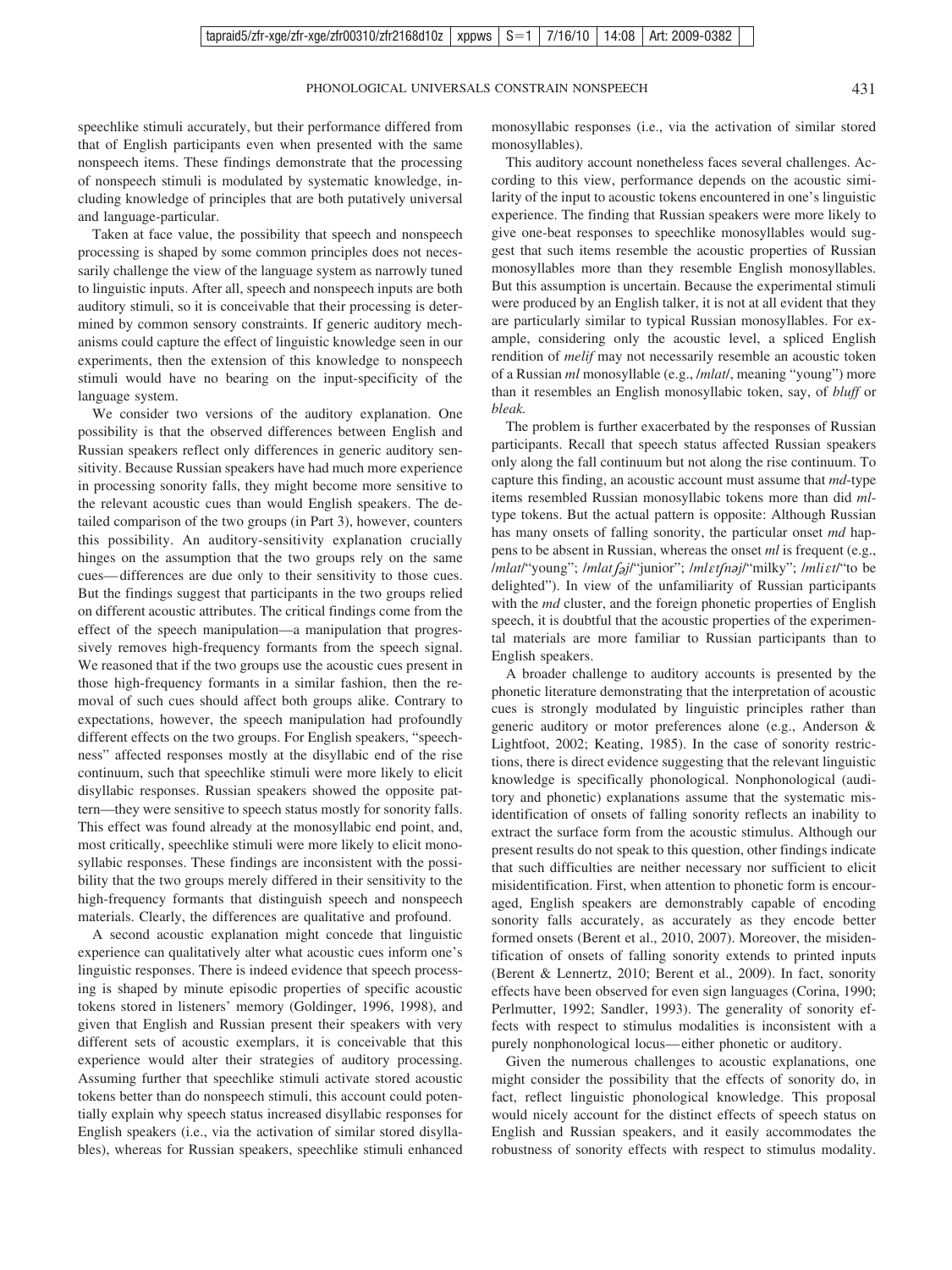But if phonological principles extend to nonspeech stimuli, then this explanation would force one to abandon the view of the language system as narrowly tuned with respect to its inputs.

Although this conclusion might initially seem inconsistent with the hypothesis of a domain-specific system, on closer scrutiny, it might become all but inevitable. Indeed, language is not restricted to spoken inputs. Not only are sign languages commonly attested, but they are known to emerge spontaneously in Deaf communities and share common structural principles with spoken languages (Sandler, Aronoff, Meir, & Padden, in press; Sandler, Meir, Padden, & Aronoff, 2005; Senghas & Coppola, 2001; Senghas, Kita, & Ozyurek, 2004). In view of such broad language universals, the flexibility of the language system with respect to its inputs is only expected. Such flexibility, however, does not necessarily render the system unconstrained with respect to its input. Rather than narrowly selecting the inputs by some defining physical properties, the viability of a stimulus as linguistic input might depend on the grammatical computations it affords. In this view, the language system might take a broad range of inputs— both auditory and visual—and attempt to analyze them according to a set of domainspecific grammatical constraints. The admissibility of the input might depend on the structural coherence of the output: The better formed the output, the more likely the input is to engage the language system. The proposal that linguistic inputs are identified by their adherence to well-formedness restrictions does not preclude the contribution of articulatory (Liberman & Mattingly, 1989) and auditory (Diehl, Lotto, & Holt, 2004) constraints, nor is it inconsistent with the possibility that speakers also encode indexical properties of the input (Goldinger, 1996, 1998). This proposal would nonetheless suggest that nonspeech stimuli corresponding to well-formed inputs might in fact be judged as more speechlike than their ill-formed counterparts. The higher tendency of Russian participants to spontaneously identify nonspeech stimuli (stimuli corresponding to monosyllables that are well formed in their language) as speechlike and their greater sensitivity to the speech status of monosyllables (well formed in their language) compared with the (worse formed) disyllables are both consistent with this hypothesis.

The possibility that the language system does not strictly constrain its input also carries some practical repercussions. A large neuroimaging literature has attempted to localize the language network by comparing brain activation by speech inputs and various nonspeech controls (e.g., Dehaene-Lambertz et al., 2005; Schofield et al., 2009; Scott et al., 2000 Vouloumanos et al., 2001). Underlying this approach is the assumption that the language system is selectively engaged by speech. But the previous suggestion that stimuli identified as nonspeech nonetheless undergo phonetic processing (Azadpour & Balaban, 2008), along with our current findings, indicate that the linguistic processing of such materials might also engage phonological principles, both universal and language-particular. Together, these results indicate that the use of nonspeech controls might systematically underestimate the identification of the language network (Azadpour & Balaban, 2008). Whether the principles guiding this network are specific to language remains the subject of an ongoing debate, but its inputs are clearly not limited to stimuli that are consciously identified as linguistic.

#### **References**

- Anderson, S. R., & Lightfoot, D. W. (2002). *The language organ: Linguistics as cognitive physiology*. Cambridge, England: Cambridge University Press.
- Azadpour, M., & Balaban, E. (2008). Phonological representations are unconsciously used when processing complex, non-speech signals. *PLoS ONE, 3,* e1966.
- Berent, I. (2008). Are phonological representations of printed and spoken language isomorphic? Evidence from the restrictions on unattested onsets. *Journal of Experimental Psychology: Human Perception and Performance, 34,* 1288 –1304.
- Berent, I., & Lennertz, T. (2010). Universal constraints on the sound structure of language: Phonological or acoustic? *Journal of Experimental Psychology: Human Perception and Performance, 36,* 212–223.
- Berent, I., Lennertz, T., & Balaban, E. (2010). *Language universals and misidentification: A two-way street.* Manuscript submitted for publication.
- Berent, I., Lennertz, T., Jun, J., Moreno, M. A., & Smolensky, P. (2008). Language universals in human brains. *Proceedings of the National Academy of Sciences, USA, 105,* 5321–5325.
- Berent, I., Lennertz, T., Smolensky, P., & Vaknin-Nusbaum, V. (2009). Listeners' knowledge of phonological universals: Evidence from nasal clusters. *Phonology, 26,* 75–108.
- Berent, I., Steriade, D., Lennertz, T., & Vaknin, V. (2007). What we know about what we have never heard: Evidence from perceptual illusions. *Cognition, 104,* 591– 630.
- Best, C. T., Morrongiello, B. A., & Robson, R. (1981). Perceptual equivalence of acoustic cues in speech and nonspeech perception. *Perception & Psychophysics, 29,* 191–211.
- Blevins, J. (2004). *Evolutionary phonology.* Cambridge, England: Cambridge University Press.
- Bybee, J. L. (2008). Formal universals as emergent phenomena: The origins of structure preservation. In J. Good (Ed.), *Linguistic universals and language change* (pp. 108 –121). New York, NY: Oxford University Press.
- Chomsky, N. (1980). *Rules and representations.* New York, NY: Columbia University Press.
- Clements, G. N. (1990). The role of the sonority cycle in core syllabification. In J. Kingston & M. Beckman (Eds.), *Papers in laboratory phonology I: Between the grammar and the physics of speech* (pp. 282–333). Cambridge, England: Cambridge University Press.
- Corina, D. P. (1990). Reassessing the role of sonority in syllable structure: Evidence from visual gestural language. In M. Ziolkowski, M. Noske, & K. Deaton (Eds.), *Papers from the 26th Annual Regional Meeting of the Chicago Linguistic Society* (Vol. 2, pp. 33– 43). Chicago, IL: University of Chicago.
- Davidson, L. (2006a). Phonology, phonetics, or frequency: Influences on the production of non-native sequences. *Journal of Phonetics, 34,* 104 – 137.
- Davidson, L. (2006b). Phonotactics and articulatory coordination interact in phonology: Evidence from nonnative production. *Cognitive Science, 30,* 837– 862.
- Dehaene-Lambertz, G., Pallier, C., Semiclaes, W., Sprenger-Charolles, L., Jobert, A., & Dehaene, S. (2005). Neural correlates of switching from auditory to speech perception. *NeuroImage, 24,* 21–33.
- de Lacy, P. (2006). *Markedness: Reduction and preservation in phonology.* New York, NY: Cambridge University Press.
- Diehl, R. L., Lotto, A. J., & Holt, L. L. (2004). Speech perception. *Annual Review of Psychology, 55,* 149 –179.
- Dupoux, E., Kakehi, K., Hirose, Y., Pallier, C., & Mehler, J. (1999). Epenthetic vowels in Japanese: A perceptual illusion? *Journal of Experimental Psychology: Human Perception and Performance, 25,* 1568 – 1578.
- Dupoux, E., Pallier, C., Kakehi, K., & Mehler, J. (2001). New evidence for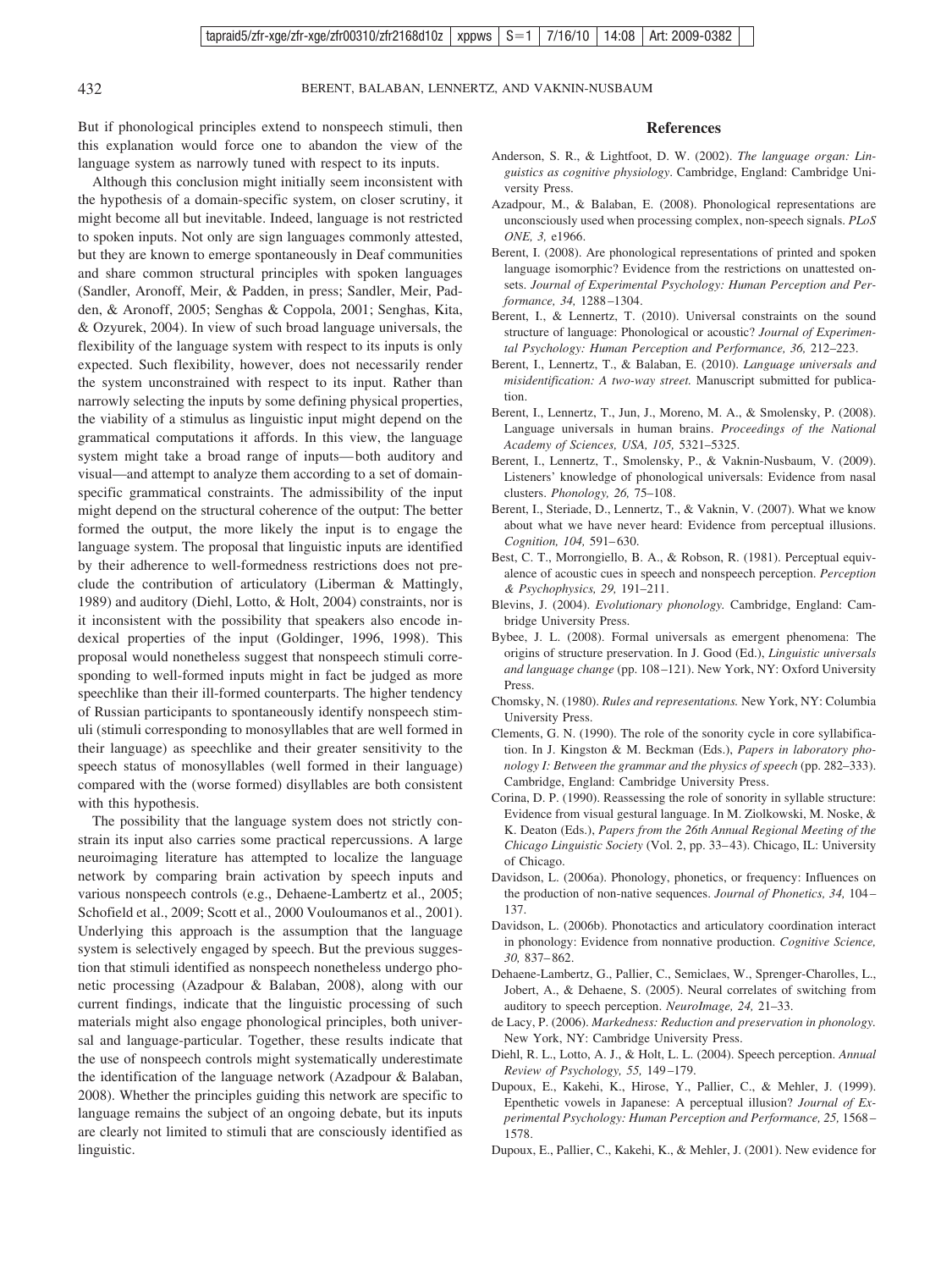prelexical phonological processing in word recognition. *Language and Cognitive Processes, 5,* 491–505.

- Elman, J. L., Bates, E. A., Johnson, M. H., Karmiloff-Smith, A., Parisi, D., & Plunkett, K. (1996). *Rethinking innateness: A connectionist perspective on development.* Cambridge, MA: MIT Press.
- Evans, N., & Levinson, S. (2009). The myth of language universals: Language diversity and its importance for cognitive science. *Behavioral and Brain Sciences, 32,* 429 – 492.
- Fodor, J. (1983). *The modularity of mind.* Cambridge, MA: MIT Press.
- Goldinger, S. D. (1996). Words and voices: Episodic traces in spoken word identification and recognition memory. *Journal of Experimental Psychology: Learning, Memory, and Cognition, 22,* 1166 –1183.
- Goldinger, S. D. (1998). Echoes of echoes? An episodic theory of lexical access. *Psychological Review, 105,* 251–279.
- Greenberg, J. H. (1978). Some generalizations concerning initial and final consonant clusters. In J. H. Greenberg, C. A. Ferguson, & E. A. Moravcsik (Eds.), *Universals of human language* (Vol. 2, pp. 243–279). Stanford, CA: Stanford University Press.
- Hallé, P., Segui, J., Frauenfelder, U. H., & Meunier, C. (1998). The processing of illegal consonant clusters: A case of perceptual assimilation? *Journal of Experimental Psychology: Human Perception and Performance, 24,* 592– 608.
- Hayes, B., Kirchner, R. M., & Steriade, D. (Eds.). (2004). *Phonetically based phonology.* Cambridge, England: Cambridge University Press.
- Hooper, J. B. (1976). *An introduction to natural generative phonology.* New York, NY: Academic Press.
- Iversen, J. R., & Patel, A. D. (2008). Perception of rhythmic grouping depends on auditory experience. *Journal of the Acoustical Society of America, 124,* 2263–2271.
- Iverson, P., Kuhl, P. K., Akahane-Yamada, R., Diesch, E., Tohkura, Y., Kettermann, A., & Siebert, C. (2003). A perceptual interference account of acquisition difficulties for non-native phonemes. *Cognition, 87,* B47– 57.
- Jackendoff, R. (2002). *Foundations of language: Brain, meaning, grammar, evolution.* New York, NY: Oxford University Press.
- Jaeger, T. F. (2008). Categorical data analysis: Away from ANOVAs (transformation or not) and towards logit mixed models. *Journal of Memory and Language, 59,* 434 – 446.
- Keating, P. A. (1985). Universal phonetics and the organization of grammars. In V. Fromkin (Ed.), *Phonetic linguistics: Essays in honor of Peter Ladefoged* (pp. 115–132). Orlando, FL: Academic.
- Kiparsky, P. (1979). Metrical structure assignment is cyclic. *Linguistic Inquiry, 10,* 421– 442.
- Kirby, S. (1999). *Function, selection, and innateness: The emergence of language universals.* New York, NY: Oxford University Press.
- Kuhl, P. K., & Meltzoff, A. N. (1982, December 10). The bimodal perception of speech in infancy. *Science, 218,* 1138 –1141.
- Liberman, A. M., & Mattingly, I. G. (1989, January 27). A specialization for speech perception. *Science, 243,* 489 – 494.
- Liebenthal, E., Binder, J. R., Piorkowski, R. L., & Remez, R. E. (2003). Short-term reorganization of auditory analysis induced by phonetic experience. *Journal of Cognitive Neuroscience, 15,* 549 –558.
- Massaro, D. W., & Cohen, M. M. (1983). Phonological constraints in speech perception. *Perception & Psychophysics, 34,* 338 –348.
- Mattingly, I. G. (1981). Phonetic representation and speech synthesis by rule. In T. Myers, J. Laver, & J. Anderson (Eds.), *The cognitive repre*sentation of speech (pp. 415–420). Amsterdam, The Netherlands: North Holland.
- Mattingly, I. G., Liberman, A. M., Syrdal, A. K., & Halwes, T. (1971). Discrimination in speech and nonspeech modes. *Cognitive Psychology, 2,* 131–157.
- McCarthy, J. (2005). Optimal paradigms. In L. Downing, T. A. Hall, & R. Raffelsiefen (Eds.), *Paradigms in phonological theory* (pp. 295–371). Oxford, England: Oxford University Press.
- McClelland, J. L. (2009). Phonology and perception: A cognitive scientist's perspective. In P. Boersma & S. Hamann (Eds.), *Phonology in perception.* Berlin, Germany: Mouton De Gruyter.
- Meyer, M., Zaehle, T., Gountouna, V.-E., Barron, A., Jancke, L., & Turk, A. (2005). Spectro-temporal processing during speech perception involves left posterior auditory cortex. *NeuroReport, 16,* 1985–1989.
- Ohala, J. J. (1990). Alternatives to the sonority hierarchy for explaining segmental sequential constraints. *Papers From the 26th Annual Regional Meeting of the Chicago Linguistic Society* (Vol. 2, pp. 319 –338). Chicago, IL: University of Chicago.
- Parker, S. (2002). *Quantifying the sonority hierarchy.* Unpublished doctoral dissertation, Department of Linguistics, University of Massachusetts at Amherst.
- Patel, A. D. (2008). *Music, language, and the brain.* New York, NY: Oxford University Press.
- Peperkamp, S. (2007). Do we have innate knowledge about phonological markedness? Comments on Berent, Steriade, Lennertz, and Vaknin. *Cognition, 104,* 638 – 643.
- Perlmutter, D. M. (1992). Sonority and syllable structure in American Sign Language. *Linguistic Inquiry*, 407-442.
- Pinker, S. (1994). *The language instinct.* New York, NY: Morrow.
- Pinker, S. (2003). Language as an adaptation to the cognitive niche. In M. Christiansen & S. Kirby (Eds.), *Language evolution: States of the art.* New York, NY: Oxford University Press.
- Pinker, S., & Bloom, P. (1994). Natural language and natural selection. *Behavioral and Brain Sciences, 13,* 707–784.
- Pitt, M. A. (1998). Phonological processes and the perception of phonotactically illegal consonant clusters. *Perception & Psychophysics, 60,* 941–951.
- Prince, A., & Smolensky, P. (1997). Optimality: From neural networks to Universal Grammar. *Science, 275,* 1604 –1610.
- Prince, A., & Smolensky, P. (2004). *Optimality theory: Constraint interaction in generative grammar.* Malden, MA: Blackwell. (Original work published 1993)
- Redford, M. A. (2008). Production constraints on learning novel onset phonotactics. *Cognition, 107,* 785– 816.
- Remez, R. E., Pardo, J. S., Piorkowski, R. L., & Rubin, P. E. (2001). On the bistability of sine wave analogues of speech. *Psychological Science, 12,* 24 –29.
- Remez, R. E., Rubin, P. E., Berns, S. M., Pardo, J. S., & Lang, J. M. (1994). On the perceptual organization of speech. *Psychological Review, 101,* 129 –156.
- Remez, R. E., Rubin, P. E., Pisoni, D. B., & Carrell, T. D. (1981, May 22). Speech perception without traditional speech cues. *Science, 212,* 947– 949.
- Rumelhart, D. E., & McClelland, J. L. (1986). On learning past tense of English verbs: Implicit rules or parallel distributed processing? In J. L. McClelland, D. E. Rumelhart, & PDP Research Group (Eds.), *Parallel distributed processing: Explorations in the microstructure of cognition* (Vol. 2, pp. 216 –271). Cambridge MA: MIT Press.
- Sandler, W. (1993). A sonority cycle in American Sign Language. *Phonology, 10,* 242–279.
- Sandler, W., Aronoff, M., Meir, I., & Padden, C. (in press). The gradual emergence of phonological form in a new language*. Natural Language and Linguistic Theory*.
- Sandler, W., & Lillo-Martin, D. C. (2006). *Sign language and linguistic universals.* Cambridge, England: Cambridge University Press.
- Sandler, W., Meir, I., Padden, C., & Aronoff, M. (2005). The emergence of grammar: Systematic structure in a new language. *Proceedings of the National Academy of Sciences, USA, 102,* 2661–2665.
- Saussure, F. d. (1959). *Course in general linguistics.* New York, NY: Philosophical Library. (Original work published 1915)
- Schofield, T. M., Iverson, P., Kiebel, S. J., Stephan, K. E., Kilner, J. M., Friston, K. J., . . . Leff, A. P. (2009). Changing meaning causes coupling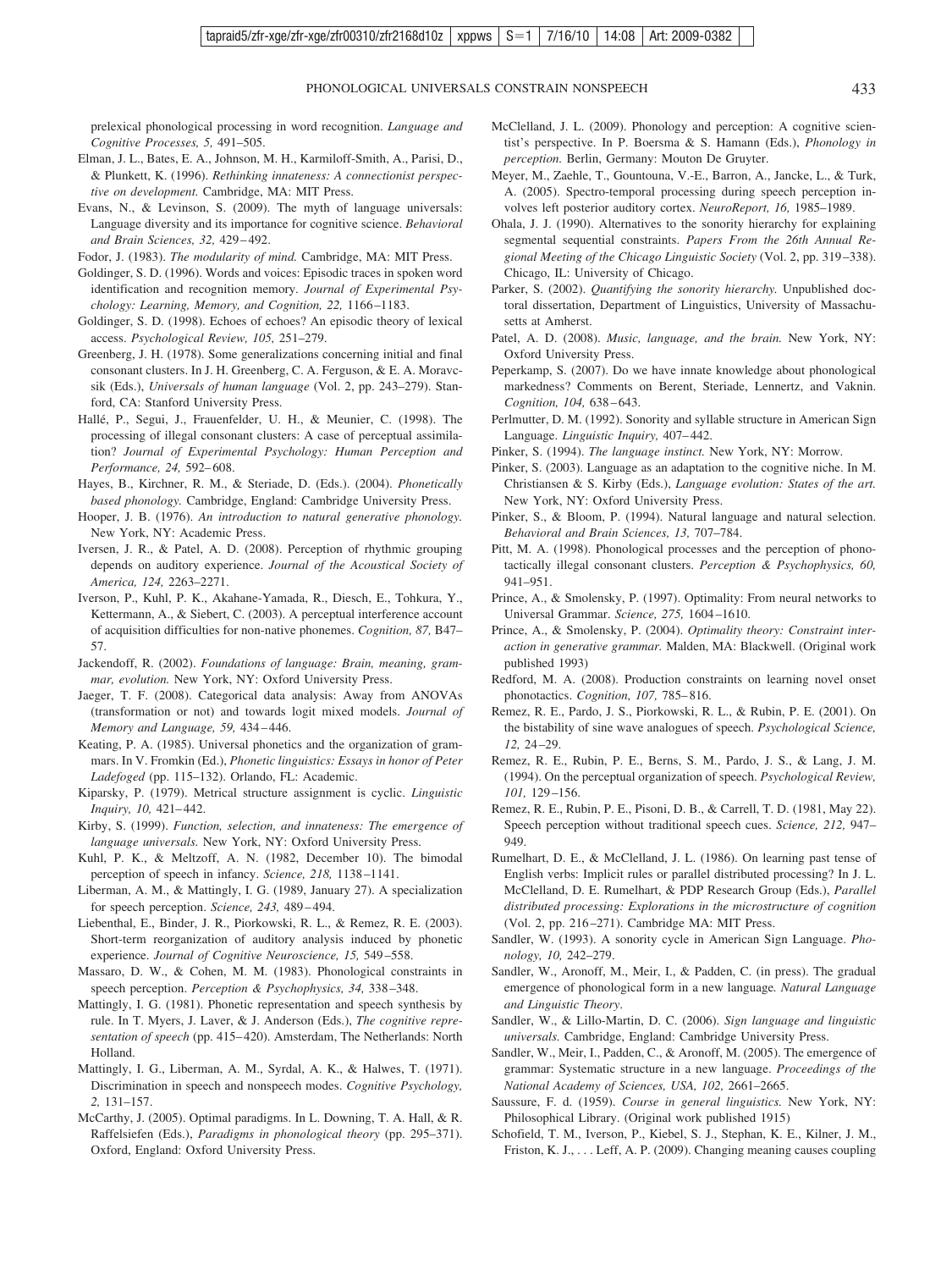changes within higher levels of the cortical hierarchy. *Proceedings of the National Academy of Sciences, USA, 106,* 11765–11770.

- Scott, S. K., Blank, C. C., Rosen, S., & Wise, R. J. (2000). Identification of a pathway for intelligible speech in the left temporal lobe. *Brain, 123,* 2400 –2406.
- Selkirk, E. O. (1984). On the major class features and syllable theory. In M. Aronoff & R. T. Oerhle (Eds.), *Language sound structure: Studies in phonology presented to Morris Halle by his teacher and students* (pp. 107–136). Cambridge, MA: MIT Press.
- Senghas, A., & Coppola, M. (2001). Children creating language: How Nicaraguan sign language acquired a spatial grammar. *Psychological Science, 12,* 323–328.
- Senghas, A., Kita, S., & Ozyurek, A. (2004, September 17). Children creating core properties of language: Evidence from an emerging sign language in Nicaragua. *Science, 305,* 1779 –1782.
- Smolensky, P. (2006). Optimality in phonology II: Markedness, feature domains, and local constraint conjunction. In P. Smolensky & G. Legendre (Eds.), *The Harmonic Mind: From Neural Computation to Optimality-Theoretic Grammar: Vol. 2. Linguistic and philosophical implications* (pp. 27–160). Cambridge, MA: MIT Press.
- Smolensky, P., & Legendre, G. (2006). Harmony optimization and the computational architecture of the mind/brain. In P. Smolensky & G. Legendre (Eds.), *The Harmonic Mind: From Neural Computation to Optimality-Theoretic Grammar: Vol. 1. Cognitive architecture* (pp. 3– 61). Cambridge, MA: MIT Press.

Steriade, D. (1982). *Greek prosodies and the nature of syllabification.*

Unpublished dissertation, Department of Linguistics and Philosophy, Massachusetts Institute of Technology.

- Tuomainen, J., Andersen, T. S., Tiippana, K., & Sams, M. (2005). Audiovisual speech perception is special. *Cognition, 96,* B13–22.
- Vennemann, T. (1972). On the theory of syllable phonology. *Linguistische Berichte, 18,* 1–18.
- Vouloumanos, A., Kiehl, K. A., Werker, J. F., & Liddle, P. F. (2001). Detection of sounds in the auditory stream: Event-related fMRI evidence for differential activation to speech and nonspeech. *Journal of Cognitive Neuroscience, 13,* 994 –1005.
- Warren, R. M., Bashford, J. A. J., & Lenz, P. W. (2004). Intelligibility of bandpass filtered speech: Steepness of slopes required to eliminate transition band contributions. *Journal of the Acoustical Society of America, 115,* 1292–1295.
- Warren, R. M., Bashford, J. A. J., & Lenz, P. W. (2005). Intelligibilities of 1-octave rectangular bands spanning the speech spectrum when heard separately and paired. *Journal of the Acoustical Society of America, 118,* 3261–3266.
- Wong, P. C., Skoe, E., Russo, N. M., Dees, T., & Kraus, N. (2007). Musical experience shapes human brain stem encoding of linguistic pitch patterns. *Nature Neuroscience*, 10, 420-422.
- Wright, R. (2004). A review of perceptual cues and robustness. In D. Steriade, R. Kirchner, & B. Hayes (Eds.), *Phonetically based phonology* (pp. 34 –57). Cambridge, England: Cambridge University Press.
- Zec, D. (2007). The syllable. In P. de Lacy (Ed.), *The Cambridge handbook of phonology* (pp. 161–194). Cambridge, England: Cambridge University Press.